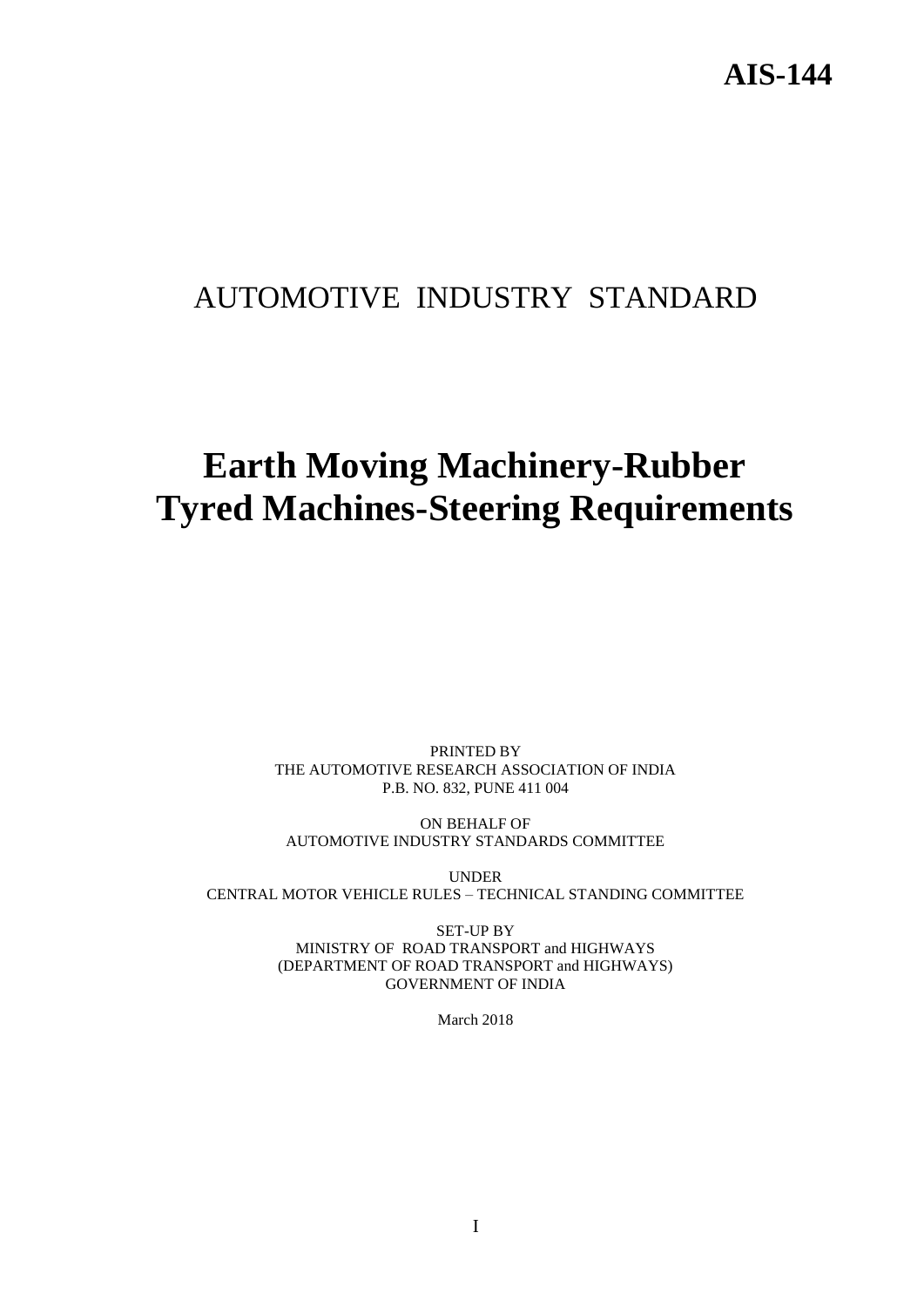| Sr. No.   Corrigenda.   Amendment | <b>Revision</b> | <b>Date</b> | <b>Remark</b> | Misc. |
|-----------------------------------|-----------------|-------------|---------------|-------|
|                                   |                 |             |               |       |
|                                   |                 |             |               |       |
|                                   |                 |             |               |       |
|                                   |                 |             |               |       |
|                                   |                 |             |               |       |
|                                   |                 |             |               |       |
|                                   |                 |             |               |       |
|                                   |                 |             |               |       |

## **Status chart of the Standard to be used by the purchaser for updating the record**

**General remarks:**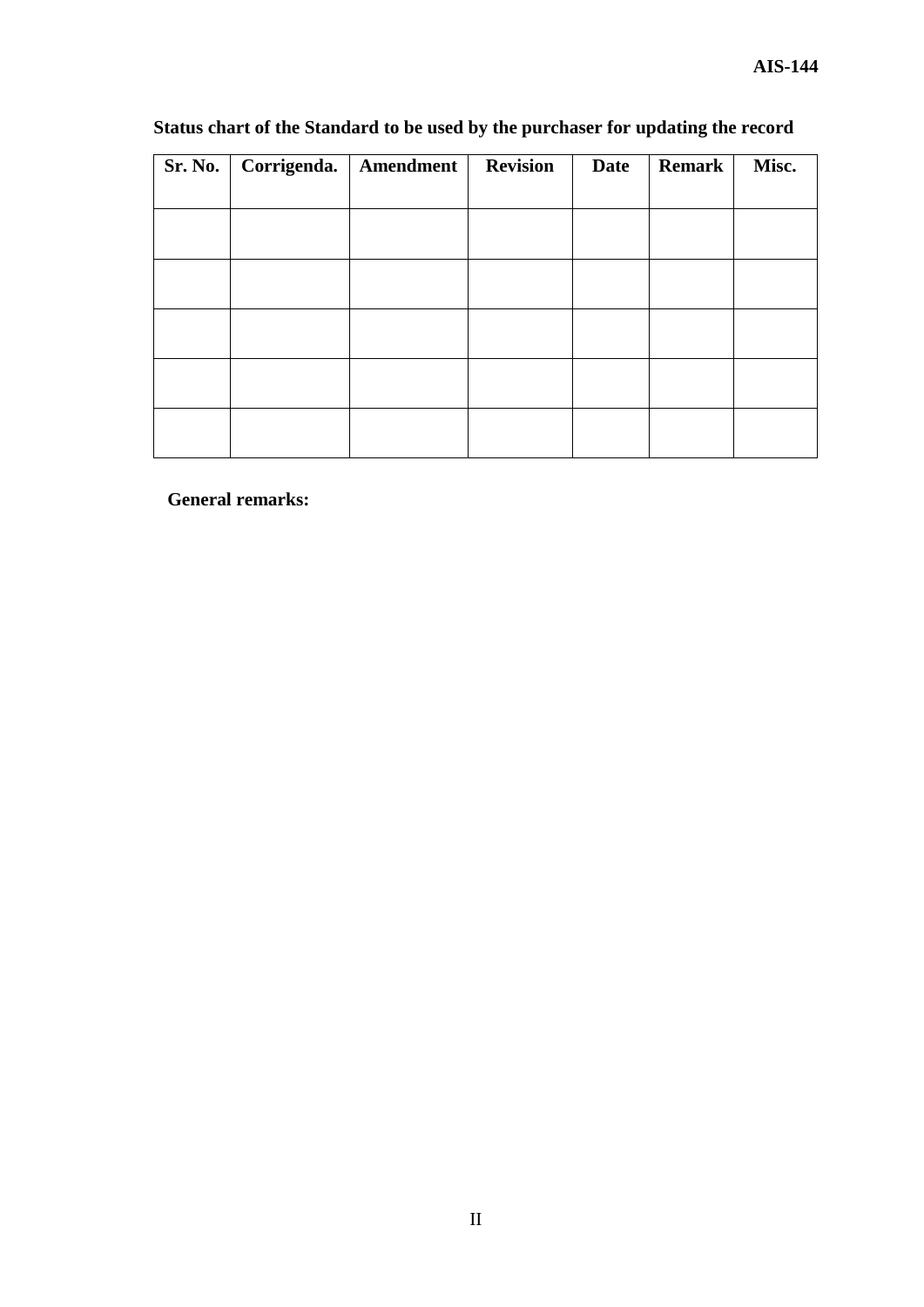#### **INTRODUCTION**

The Government of India felt the need for a permanent agency to expedite the publication of standards and development of test facilities in parallel when the work on the preparation of the standards is going on, as the development of improved safety critical parts can be undertaken only after the publication of the standard and commissioning of test facilities. To this end, the erstwhile Ministry of Surface Transport (MoST) has constituted a permanent Automotive Industry Standards Committee (AISC) vide order No. RT-11028/11/97-MVL dated September 15, 1997. The standards prepared by AISC will be approved by the permanent CMVR Technical Standing Committee (CTSC). After approval, the Automotive Research Association of India (ARAI), Pune, being the secretariat of the AIS Committee, would publish this standard. For better dissemination of this information ARAI may publish this standard on their Web site.

This standard addresses the general requirements, requirement of a Steering system, Emergency Steering system. This standard is intended to replace the requirements currently notified under CMV(A)R, 1989.

While deriving this standard considerable assistance has been derived from the following:

- a) ISO:5010 :2007 Earthmoving machinery- Rubber- tyred machines-Steering requirements
- b) EN 12643 :2010 Earthmoving machinery- Rubber- tyred machines-Steering requirements

Rule 98 A of the Central Motor Vehicle Rules, 1989 already lays down certain technical prescriptions and requirements which have been suitably considered.

Based on above international standards reference Automotive Industry standard have adopted additional alternative steering test course. Other technical requirement remains same.

For the purpose of deciding whether a particular requirement of this standard, the final value, observed or calculated, expressing the result of a test or analysis, shall be rounded off in accordance with IS 2 : 1960 'Rules for rounding off numerical values (revised)'. The number of significant places retained in the rounded off value should be the same as that of the specified value in this standard.

The AISC panel and the Automotive Industry Standards Committee (AISC) responsible for preparation of this standard are given in Annex-A and Annex-B respectively.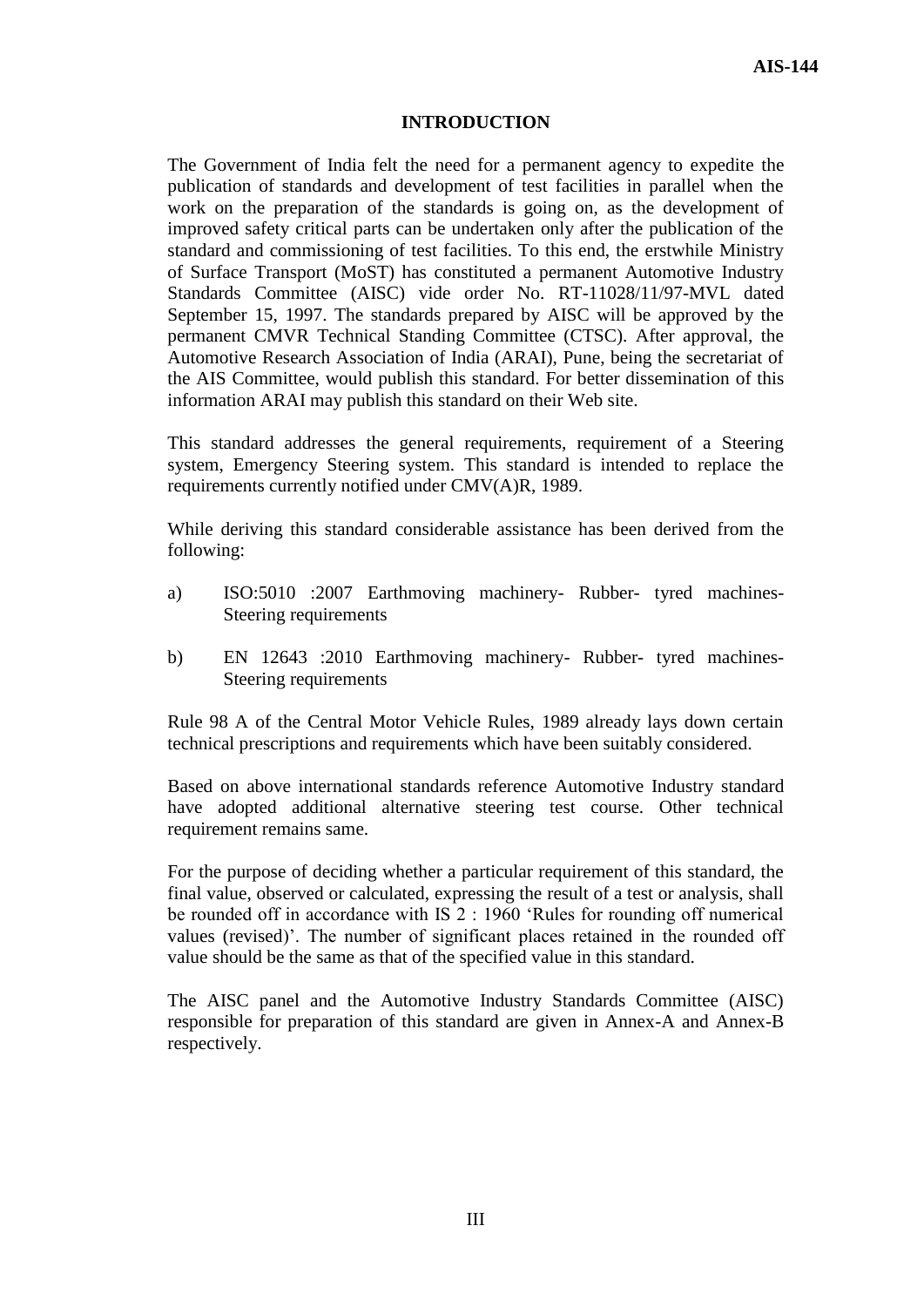| <b>Clause</b><br>No. | <b>Details</b>                    | Page No. |
|----------------------|-----------------------------------|----------|
| 1.0                  | Scope                             | 1/19     |
| 2.0                  | References                        | 1/19     |
| 3.0                  | <b>Terms and Definitions</b>      | 1/19     |
| 4.0                  | <b>General Requirements</b>       | 4/19     |
| 5.0                  | Ergonomic requirements            | 8/19     |
| 6.0                  | <b>Performance Requirements</b>   | 9/19     |
| 7.0                  | <b>Steering Test Course</b>       | 10/19    |
| 8.0                  | Machine Specifications for Test   | 11/19    |
| 9.0                  | <b>Tyre Circle Test Procedure</b> | 11/19    |
| 10.0                 | <b>Steering Tests</b>             | 11/19    |

## **CONTENTS**

## **List of Annexes**

| Annex - A   AISC Panel Composition                                 | 18/19 |
|--------------------------------------------------------------------|-------|
| Annex - B   Automotive Industry Standards Committee<br>Composition | 19/19 |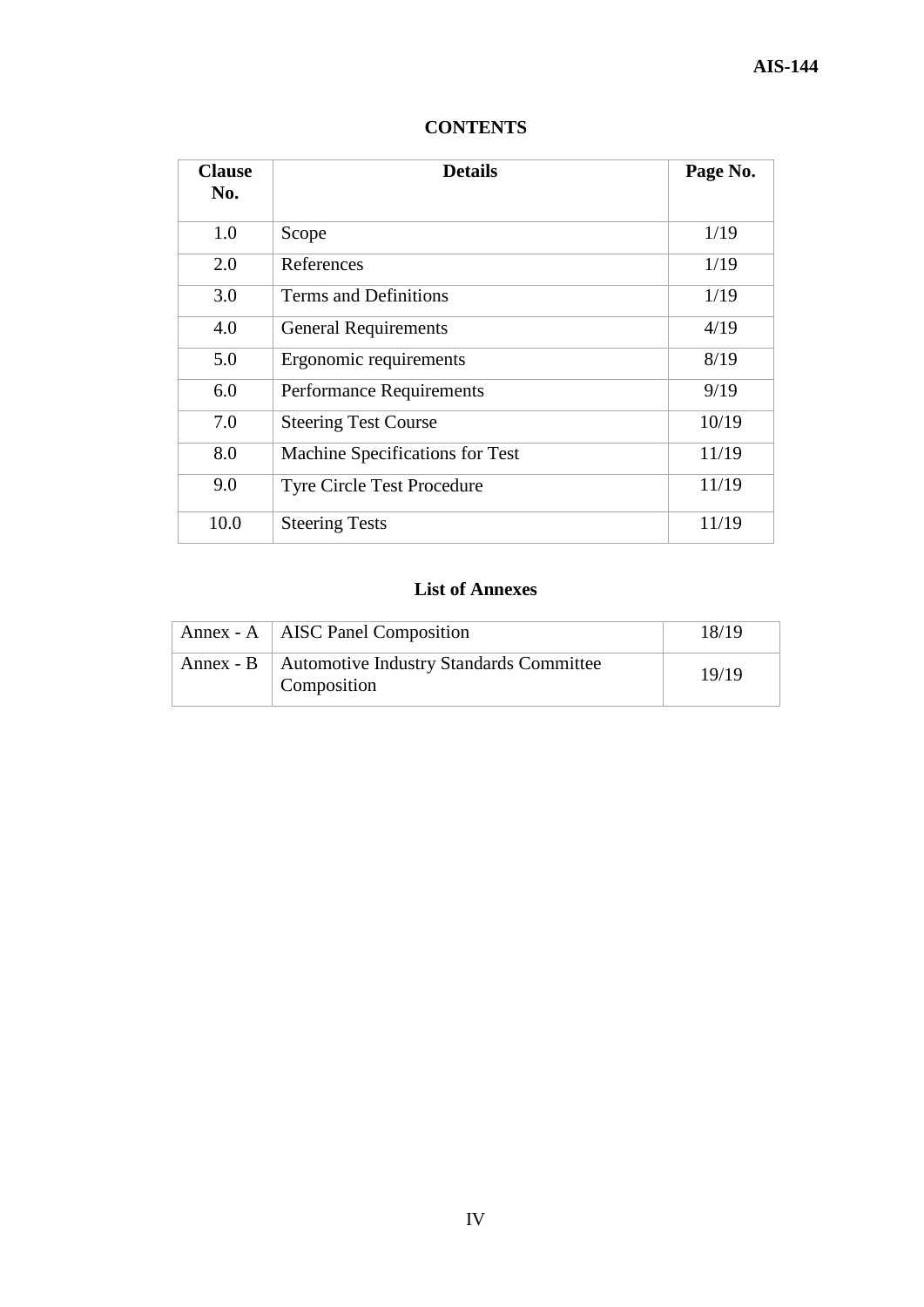## **Earth Moving Machinery-Rubber Tyred Machines - Steering Requirements**

#### **1.0 SCOPE**

This Indian Standard specifies steering system tests and performance criteria for evaluating the steering capability of rubber-tyred, self-propelled earth-moving machines and /or Construction Equipment vehicles as defined under CMVR, 1989.

It is applicable to machines equipped with either manual steering, power - assisted steering or fully powered steering systems as defined in IS/ISO 6165. It is not applicable to rollers, compactors, pipe layers and track equipment's which does not include rubber-tyres.

## **2.0 REFERENCES**

The standards listed below are necessary adjuncts to this standard. At the time of publication, the editions indicated were valid. All standards are subject to revisions and parties to agreements based on this standard are encouraged to investigate the possibility of applying the most recent editions of the standards indicated.

AIS-143 Performance requirements and test procedures of braking systems for wheeled high speed rubber tracked earth moving machines and all types of construction equipment vehicles.

IS/ISO 6165:2006, Earth-moving machinery -Basic types - Identification and terms and definitions.

IS/ISO 10968: 2004, Earth-moving machinery - Operator's controls.

ISO 7457:1997, Earth-moving machinery - Determination of turning dimensions of wheeled machines.

ISO 13849 -1:2006 Safety of machinery - Safety-related parts of control systems -Part 1: General principles for design.

ISO 13849 -2 : 2012 Safety of machinery - Safety-related parts of control systems -Part 2: Validation.

ISO 15998:2008 Earth-moving machinery - Machine-control systems (MCS) using electronic components - Performance criteria and tests for functional safety.

IEC 62061, Safety of machinery - Functional safety of safety-related electrical, electronic and programmable electronic control systems.

## **3.0 TERMS AND DEFINITIONS**

For the purpose of this standard, the definitions given in IS/ISO 6165 and the following shall apply.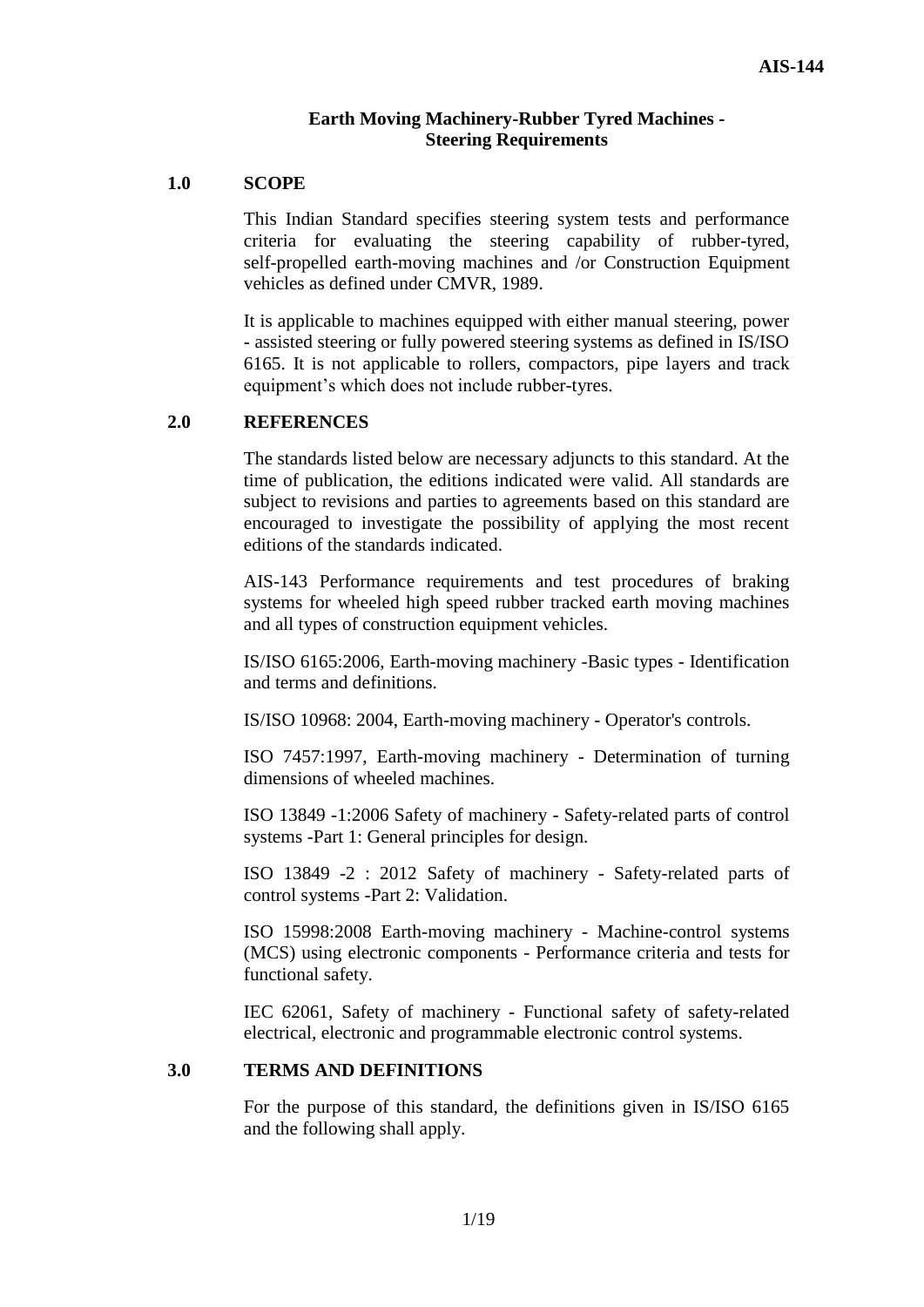## 3.1 **Steering System**

System including all machine elements between the operator and the ground-contacting wheels participating in steering the machine.

3.1.1 Manual Steering System

System depending exclusively on the muscular power of the operator to effect normal steering of the machine.

3.1.2 Power-Assisted Steering System

System employing auxiliary power source(s) to supplement the muscular power of the operator to effect steering of the machine system in which steering is provided by steering power source(s). Without the power source(s), the machine cannot reasonably be steered with muscle power only (see 6.2.1).

3.1.3 Full Power-Assisted Steering System Fully Powered Steering System

System in which the steering is performed by one (or several) source(s) of power.

- **Note**: A fully powered steering system can be described as one that would require 115 N or more muscle power to steer without the power assist.
- 3.1.4 Emergency Steering System

System used to steer the machine in the event of a failure of the normal steering power source(s) or engine stoppage.

## 3.2 **Steering Power Sources**

3.2.1 Normal steering power source means for providing power to effect steering in either power-assisted or fully powered steering systems.

Example: Hydraulic pump, air compressor, electric generator.

3.2.2 Emergency Steering Power Source

Means for providing power to the emergency steering system.

Example: Hydraulic pump, air compressor, accumulator, battery.

3.2.3 Failure of Normal Steering Power Source

Complete and instantaneous loss of a normal steering power source output

**Note**: It is assumed that not more than one failure will occur at the same time.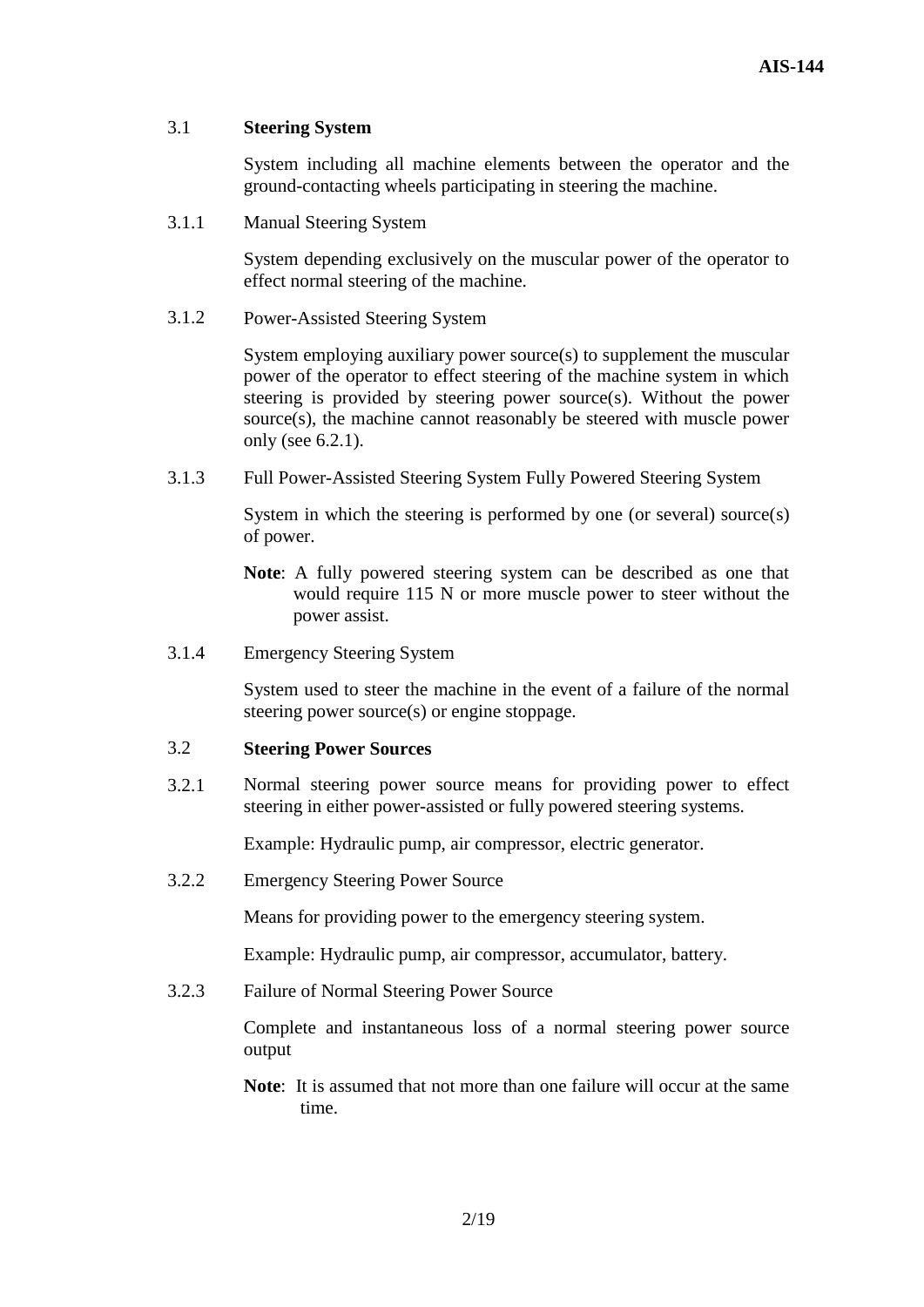## 3.3 **Steering Control Element**

Control element used by the operator to transmit the desired direction of steering of the machine.

3.3.1 Steering Wheel

Operating element, circular shaped or shaped as a segment of a circle, used to generate a steering angle to the steered wheels.

3.3.2 Lever Control

Operating element consisting of two independent levers that generate control of the relative speed of the left hand and right-hand sides of the drive system.

3.3.3 Joystick Control

Operating element(s), used to apply either a steering angle to the steered wheels, or to generate a relative speed of the drive systems on the left-hand and right-hand side, by actuating the operating element to the left hand or right-hand side.

## 3.3.4 Pushbutton Control

Operating element consisting of two separate pushbuttons which can generate a steering angle to the steered wheels or generate control of the relative speed of the left-hand and right-hand sides of the drive system.

#### 3.3.5 Foot Pedal Control

Operating element used to apply either a steering angle to the steered wheels, or to generate a relative speed of the drive systems on the lefthand and right-hand sides, by pressing two separate foot pedals.

## 3.4 **Steering Effort**

Necessary force exerted by the operator on the steering control element in order to steer the machine.

#### 3.5 **Steering Angle**

Total displacement angle between the front wheels and the rear wheels as they move about one or more vertical steering axes from their normal straight-ahead condition to a turned condition.

#### **Notes:**

- 1. The steering angle for multiple-axle machines is determined between the wheels at the farthest forward and farthest rearward axles.
- 2. Ackermann steering inherently has a greater steering angle on the side of the machine toward the inside of the turn as compared to the wheels on the outside of the turn. Therefore, where Ackermann steering is involved, the location of the steering angle measurement also needs to be specified.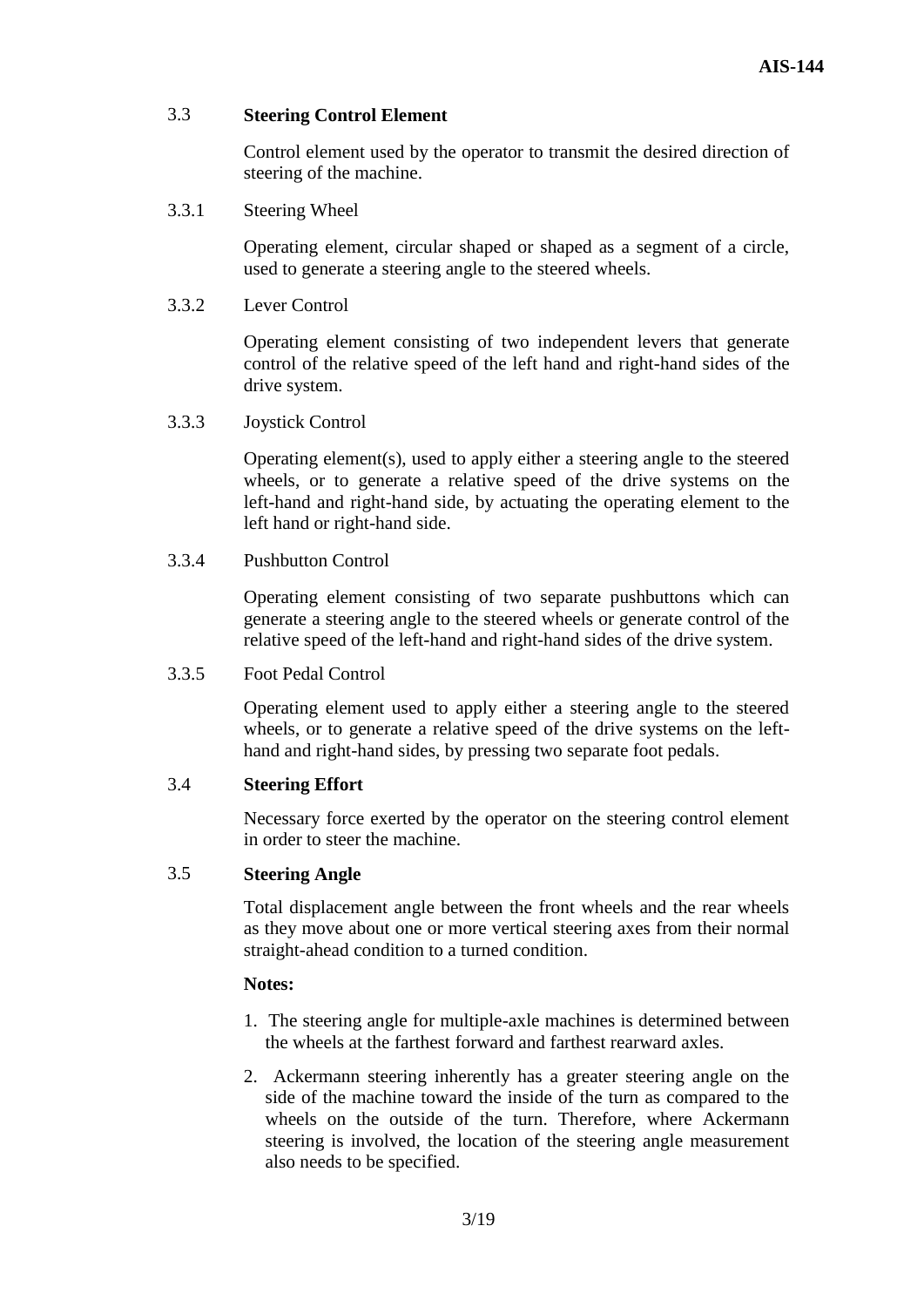A steering angle accomplished by a combination of geometries incorporating Ackermann steering is included, and also requires the location of the steering angle measurement to be specified.

## 3.6 **Tyre Circle**

Outer tyre clearance diameter determined in accordance with clause 9.

## 3.7 **Working Circuit Pressure**

That nominal pressure applied to the specific circuit by the pump(s).

## 3.8 **Transfer Device**

Parts of the steering system (3.1) being used to transfer forces (actuation forces and steering forces) and/or steering commands between the steering control element (3.3), and if applicable, the steering power source (3.2).

#### **Note:**

- The steering forces and/or steering commands can be transferred
	- mechanically,
	- hydraulically,
	- electrically,
	- electronically,

or as a combination of these.

#### 3.9 **Steered Wheels**

Wheels whose direction of movement can be directly or indirectly modified in order to determine the machine′s direction of travel.

#### 3.10 **Safe State**

State applied automatically or manually, after a malfunction of the steering-control system whereby the controlled equipment, process or system is stopped or switched to a safe mode in order to prevent unexpected movements or potentially hazardous release of stored energy.

**Note:** Safe state is a function of many factors, including operating conditions, the technologies involved, fault detection capabilities and the safety concept. For electro-hydraulic steering control systems, disabling the electronic portions during a fault and relying on the hydraulic steering system is just one of several ways to reach a safe state.

## **4.0 GENERAL REQUIREMENTS**

#### 4.1 **All Steering Systems**

The following requirements apply to all steering systems within the scope of this Indian Standard.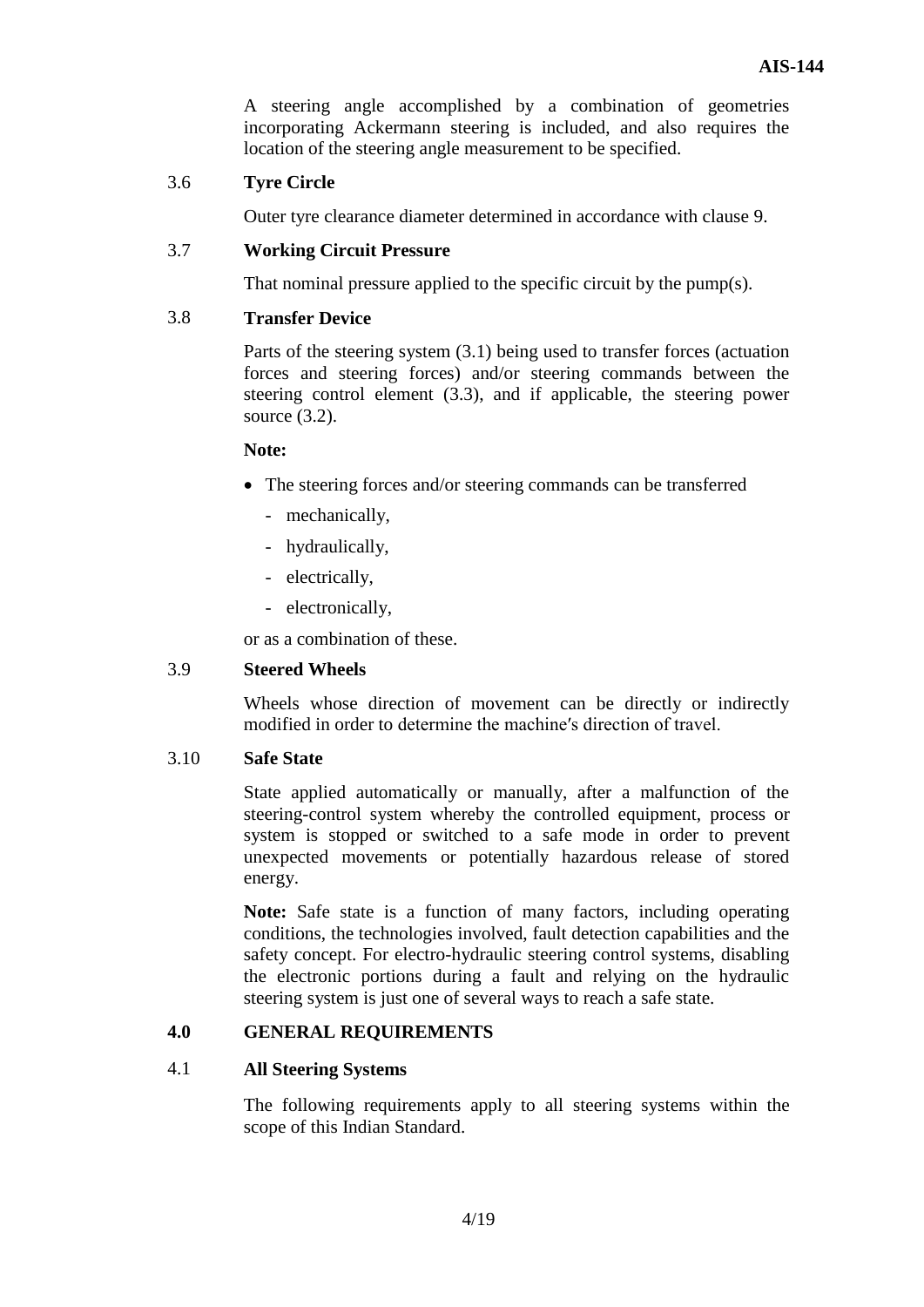- 4.1.1 The normal steering control element provided for the operator shall continue in all circumstances to be the steering control means of the operator.
- 4.1.1.1 When the steering control element is released, the selected turning circle of tyres (see 3.6) shall remain identical or become larger during travel in the forward direction.
- 4.1.1.2 The steering system shall be designed so that the movement of the steering control element is consistent with its effect. If control operation is not obvious, an operational sign shall be provided (for example using symbols).
- 4.1.1.3 During machine operation, no uncontrolled steering movement shall occur due to the normal operation of the electronic steering control system.
- 4.1.1.4 The steering control element shall permit the rate of steering to be gradually adjusted. If the steering speed cannot be gradually adjusted, the maximum machine speed shall be limited to 10 km/h.
- 4.1.2 All steering systems shall be designed and installed on the machine to withstand, without functional damage, anticipated force inputs from the operator under panic conditions (see 10.1.1).
- 4.1.3 The normal steering system sensitivity, modulation and response shall be adequate to allow the skilled operator to maintain the machine consistently within the intended operating path of each operation for which the machine was designed. This shall be verified by meeting the requirements of 10.2. If a steering control does not permit modulated steering speed, the machine speed shall be reduced to u 10 km/h.
- 4.1.3.1 Machines with rear axle steering shall also meet the steering stability requirements of 10.2.2.
- 4.1.3.2 Machines capable of speeds in excess of 20 km/h in reverse shall have similar steering system forces, rates and duration capability in both forward and reverse. This shall be verified by system schematics or calculations. A test in reverse is not required.
- 4.1.4 Steering hydraulic circuits shall, if used, incorporate the following features:
	- a) pressure control devices as required to avoid excessive pressures in the hydraulic circuit;
	- b) hydraulic hoses, fittings and tubing with test burst pressures at least four times the working circuit pressure control device(s) for normal and emergency steering systems; and
	- c) plumbing arrangements which avoid excessively tight hose bends, torsion in the installed hoses, or scrubbing and chafing of hoses.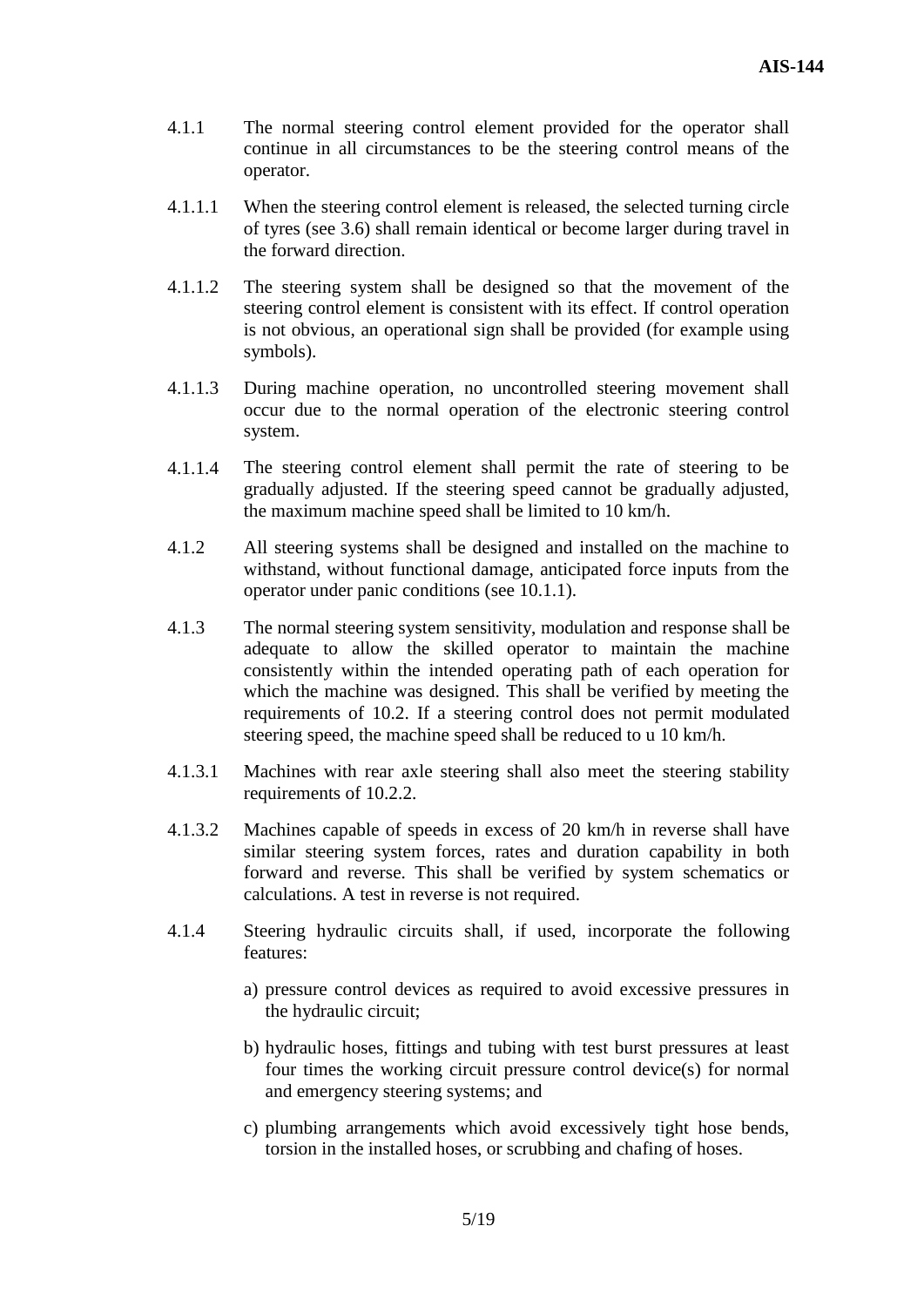- 4.1.5 Steering system reliability shall be enhanced by the selection and design of components arranged so that inspection and maintenance can be readily performed.
- 4.1.6 Steering system disturbances shall meet the conditions given in 4.1.6.1 and 4.1.6.2.
- 4.1.6.1 Steering system disturbances due to other machine functions shall be minimized by appropriate arrangement and geometry. Flexure or travel of suspension elements, machine side inclinations or axle oscillations and steering variations due to driving and braking torques at the wheels are among the influences which shall be minimized by suitable system arrangement and geometry.
- 4.1.6.2 Steering system disturbances due to the influences of external forces on the machine within the applications for which the machine is designed shall not significantly affect steering control.
- 4.1.7 Power-assisted and fully powered steering systems shall meet the conditions given in 4.1.7.1 and 4.1.7.3.
- 4.1.7.1 These systems should preferably be separate from other power systems and circuits. Where this is not the case, the power-assisted and fully powered steering systems shall have priority over other systems or circuits except for an emergency steering system and emergency stopping system which shall be maintained at the level of performance specified in ISO 3450 (Doc No.1236).
- 4.1.7.2 If other systems (consumers) are provided with power from the normal steering power source, any failure in these systems (consumers) shall be considered the same as a failure in the normal steering power source.
- 4.1.7.3 A change in ratio between the steering control element and steered wheels is permissible after failure of the normal steering power source, provided the requirements of 10.3 are met.
- 4.1.8 For machines equipped with an emergency steering system, the system should preferably be separate from other power systems and circuits. Where this is not the case, the emergency steering devices and circuits shall have priority over all other systems or circuits except for the emergency stopping system, which shall be maintained at the level of performance specified in ISO 3450 (Doc No.1236).
- 4.1.9 The operator's manual for machines equipped with an emergency steering system shall include the following information:
	- a) an indication that the machine is equipped with an emergency steering system;
	- b) the emergency steering capability limitations; and
	- c) the field test procedure for verifying that the emergency steering system is functional.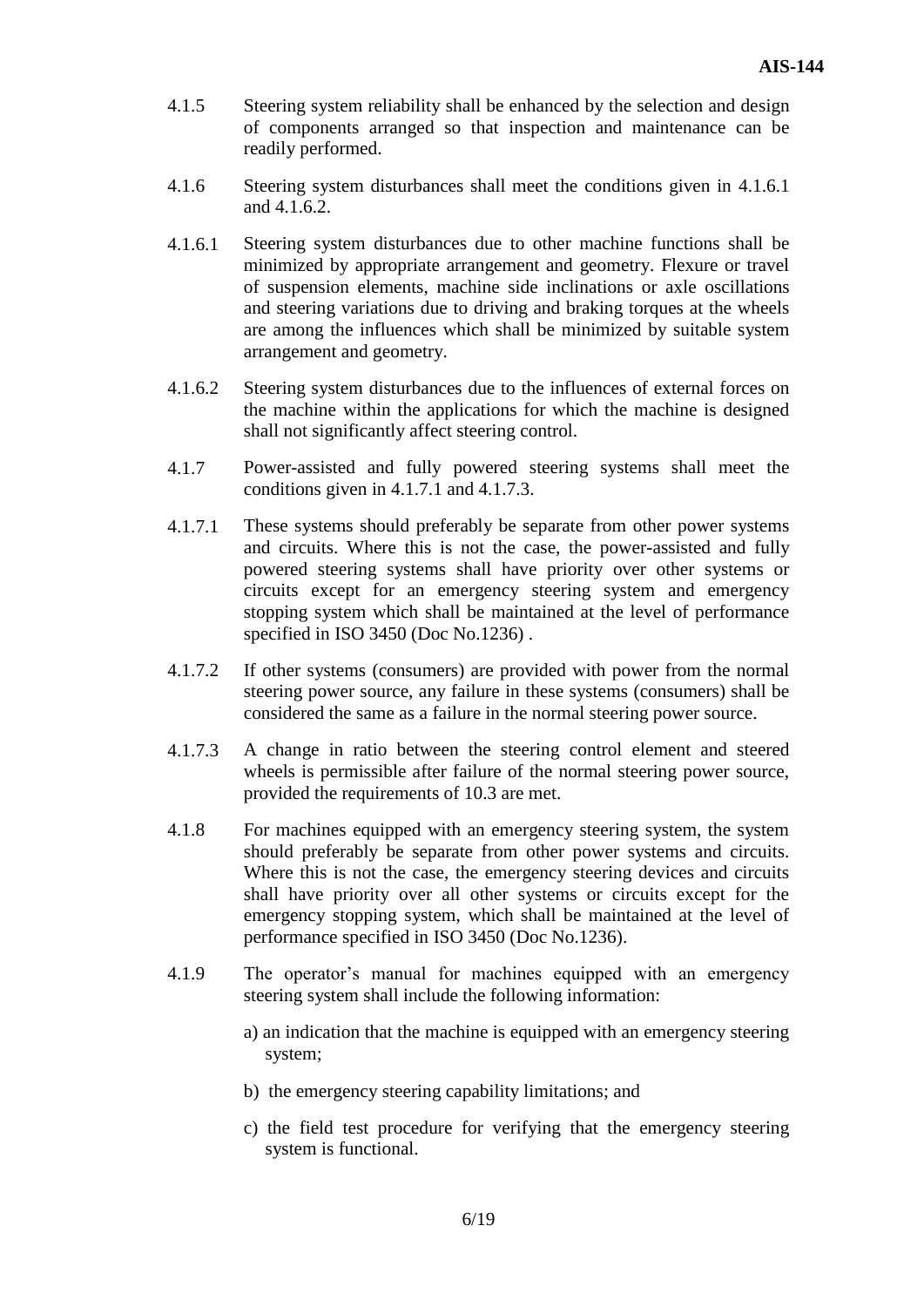## 4.1.10 Unintentional Operation

All steering control elements, except for the steering wheel, shall be designed, arranged (i.e. operator station layout), taken out of service (that is, interlocked) or secured such as to reduce the possibility of unintentional activation when a person is entering or leaving the operator area.

## 4.2 **Steering Systems with Normal and Additional Steering Control Elements**

If more than one steering control element is to be used, in addition to the requirements of 4.1, the following requirements shall also be fulfilled:

- 4.2.1 If a conventional steering wheel is one of the steering control elements, it shall always be activated and have a higher priority than any other steering control element and shall be considered as the normal steering control element.
- 4.2.2 Steering control elements that can be activated/deactivated or which have a restricted speed range shall have visible or audible indication to the operator when activated.
- 4.2.3 If use of a steering control element is limited to a certain travel speed in accordance with the steering test specified in 10.4, the travel speed of the machine shall be restricted by design to that speed when the steering control element is activated.
- 4.2.4 The function of the additional steering control element shall be capable of being switched off or disabled, if it is required to be disabled for travel on public roads.

#### 4.3 **Steering Systems with Electrical/Electronic Transfer Device**

In addition to the requirements of 4.1, these steering systems shall also meet the requirements of ISO 15998:2008, or ISO 13849:2012 or IEC 62061, as applicable, and the following.

- 4.3.1 In the case of a single failure of the electrical/electronic steering control system that results in a hazardous condition and where the driving speed of the machine is greater than 10 km/h, the steering system shall pass into the safe state.
- 4.3.2 For machines having a speed greater than 20 km/h when operated with electrical/electronic steering control system, the following performance criteria shall be met:
	- a) the steering performance shall be maintained also in case of a single failure 2):
	- b) the probability of unintended steering shall be minimized;
	- c) the operator shall be warned in case of a failure 2).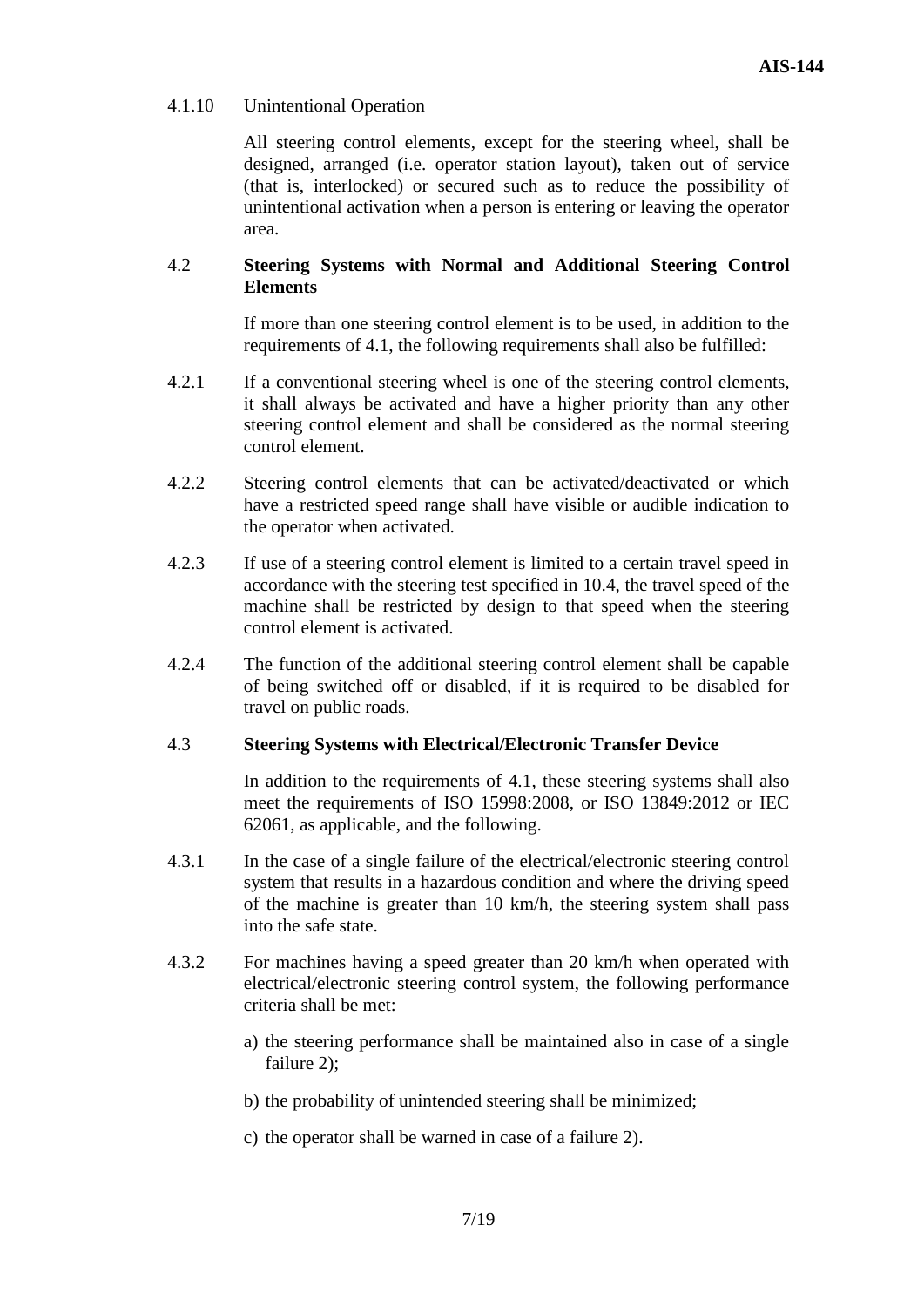- 4.3.3 In the case of failure in the power source for the additional steering control element and if the normal steering control element is not affected, requirement a) and b) above do not apply.
- 4.3.4 The requirements specified in 4.3.2 shall be verified by relevant risk analysis methods, such as FMEA, FTA, ETA or similar, as specified by the manufacturer.

## **5.0 ERGONOMIC REQUIREMENTS**

The following requirements apply to all steering systems within the scope of this Standard.

**5.1** The machine shall steer in the direction that corresponds to the direction of movement of the steering control element: that is, steering-wheel rotation shall be such that the clockwise rotation will turn the machine to the right; counterclockwise rotation will turn the machine to the left.

> Operation of the steering control element shall be in accordance with IS/ISO 10968:2004 and, as applicable, with the normal functioning of the machine.

- 5.2 The steering effort, as defined in 3.4, shall be as low as practical and shall not exceed the values given in 5.2.1 and 5.2.2.
- 5.2.1 The steering effort for normal steering systems using a steering wheel shall not exceed 115 N when specified for the steering tests according to clause 10.0.

The steering actuation forces for operating elements - apart from the steering wheel - shall be in accordance with Table 1.

- 5.2.2 The steering effort for emergency steering systems shall not exceed 350 N for the steering tests according to clause 10.
- 5.3 Steering control element movement to produce a given result shall not vary by more than 25 percent between right and left turns up to a 30° steering angle. This may be shown by calculations. For Ackermann steering, this angle applies to the wheels toward the inside of the turn.
- 5.4 When continued moving of the steering control element is required to continue changing the steering angle, it is desirable to make steering control movement for a given steering angle change greater in the vicinity of the straight-ahead position, such as is commonly achieved with variable rate worm steering gears.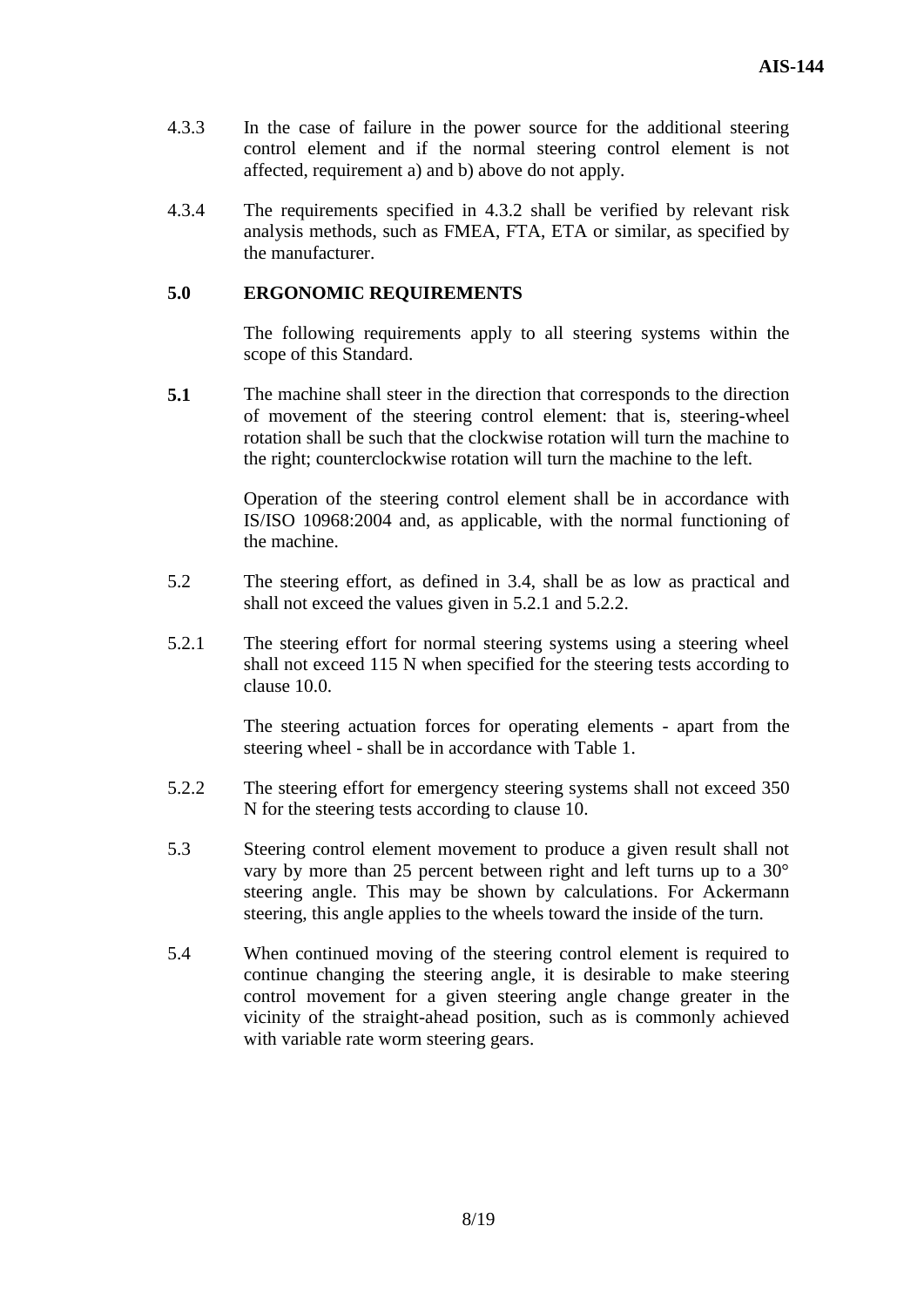| <b>Table 1</b><br><b>Control actuating forces</b><br>(Clause 5.2.1) |                         |            |                                                     |                  |  |
|---------------------------------------------------------------------|-------------------------|------------|-----------------------------------------------------|------------------|--|
| S. No                                                               |                         |            | <b>Control-actuating force, in</b><br><b>Newton</b> |                  |  |
|                                                                     |                         | <b>Max</b> | <b>Normal</b><br>(frequent<br>operation)            | Min <sup>a</sup> |  |
| 1.                                                                  | Hand                    |            |                                                     |                  |  |
|                                                                     | lever, forward/backward | 230        | 80                                                  | 20               |  |
|                                                                     | lever, sideways         | 100        | 60                                                  | 15               |  |
|                                                                     | brake lever, upwards    | 400        | 60                                                  | 15               |  |
| 2.                                                                  | Foot                    |            |                                                     |                  |  |
|                                                                     | pedal                   | 450        | 120 <sup>b</sup>                                    | 30               |  |
|                                                                     | tread, centre-pivoted   | 230        | 50                                                  | 30               |  |
| 3.                                                                  | Toe                     |            |                                                     |                  |  |
|                                                                     | pedal                   | 90         | 50                                                  | 12               |  |
| 4.                                                                  | Fingertip               |            |                                                     |                  |  |
|                                                                     | lever or switch         | 25         | 10                                                  | $\overline{2}$   |  |

- a For information only. Since the actuating force can be variable along the travel of the control lever, the indicated values are intended to be achieved during the movement and, in particular, before any engagement into a detent position.
- b With back support: 150 N.

## **6.0 PERFORMANCE REQUIREMENTS**

#### 6.1 **Normal Steering**

Steering effort (see 3.4) for normally operating systems, whether manual, power-assisted, or fully powered, shall not exceed 115 N when negotiating the test course described in 10.2.3.

#### **6.2 Emergency Steering with Power-Assisted Steering**

- 6.2.1 Steering effort (see 3.4) shall not exceed 350 N during the emergency steering tests according to 10.3.5 and 10.3.6. If this requirement is not met, the steering system shall be classified and tested as a fully powered steering system.
- 6.2.2 A warning device indicating a normal steering power source failure is required. This warning device shall be audible or visual, and shall be activated by failure of the normal steering power source. However, no emergency steering power source or warning device is required, provided that the emergency steering capability remains within the limits specified in 6.2.1, regardless of time or number of steering applications,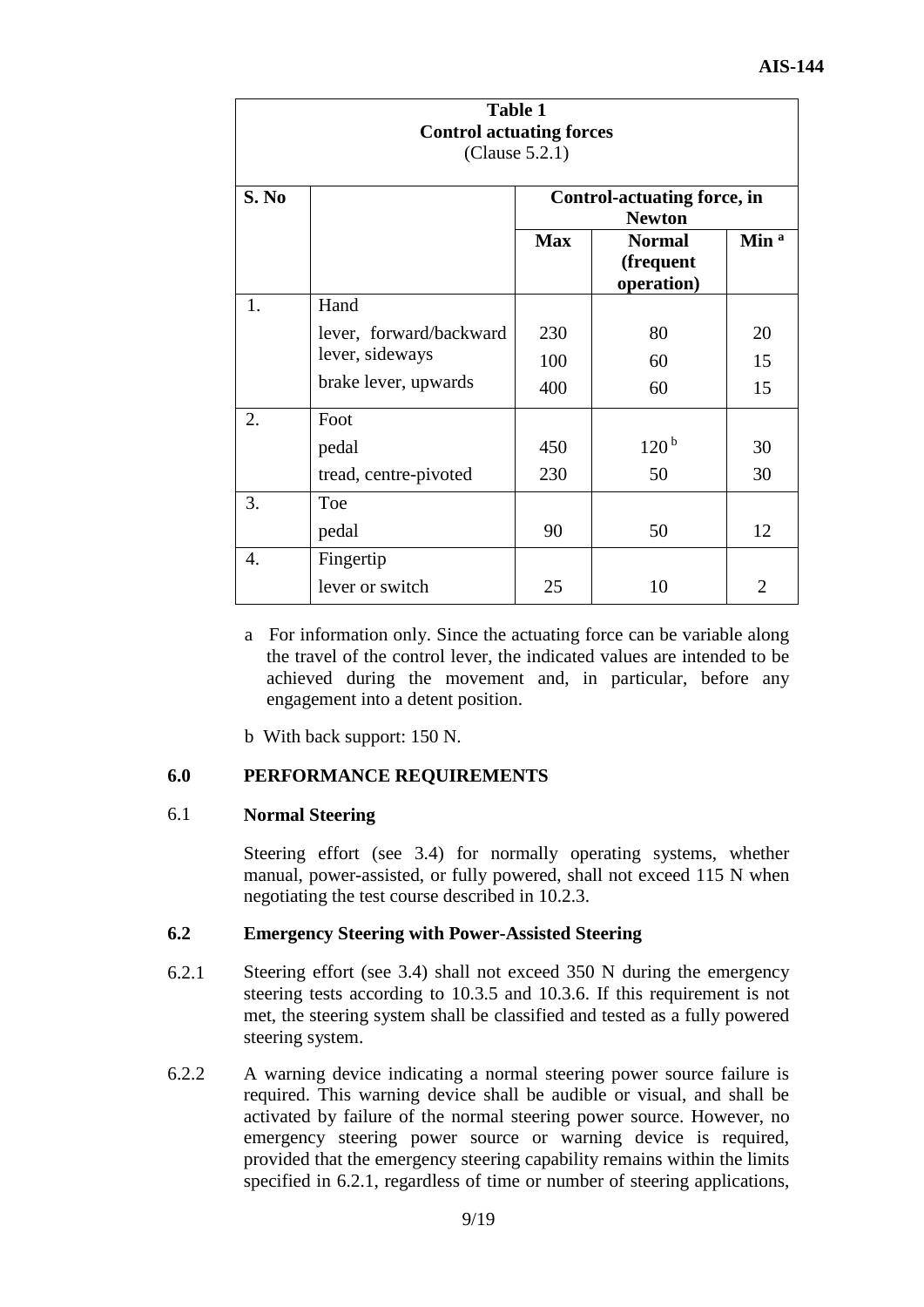and that either a significant increase in steering effort or a significant increase in steering wheel movement for a given amount of steering gives a definite indication to the operator of normal steering power source failure.

6.2.3 This emergency steering system shall also function with reverse machine movement if the maximum rated speed in reverse exceeds 20 km/h.

## **6.3 Emergency Steering with Fully Powered Steering**

- 6.3.1 For machines equipped with an emergency steering system, the emergency steering power source shall be as defined in 3.2.2.
- 6.3.2 Steering effort shall not exceed 350 N when tested in accordance with 10.3.5, 10.3.6 and 10.5.4.
- 6.3.3 A warning device indicating a normal steering power source failure is required. This warning device shall be audible or visual, and shall be activated by failure of the normal steering power source.
- 6.3.4 This emergency steering system shall also function with reverse machine movement if the maximum rated speed in reverse exceeds 20 km/h.

#### **6.4 All Steering Systems**

All steering systems (normal and emergency) shall remain functionally undamaged after testing in accordance with 10.1.1.

## **7.0 STEERING TEST COURSE**

- 7.1 All steering tests shall be performed on courses made on a compacted earth or paved surface which is flat and which has no more than 3 percent grade in any direction. (see clause 9, 10.2.1 and 10.3.3, and Fig. 1, 2 and 3.
- 7.2 The test course dimensions shown in Fig. 1 shall be determined according to tyre circle, wheelbase, width over tyres and machine type.
- 7.3 The stated minimum values in Fig. 1 are set forth to maintain a reasonable course for the smallest machines.
- 7.4 The wheelbase for a multiple-axle machine for establishing the Fig. 1 test course dimensions is the distance between the most forward axle and the most rearward axle.
- 7.5 The mirror image of the test course shown in Fig. 1 may be used.
- 7.6 Machines with optional tyre sizes shall be tested with tyres approved by the manufacturer having the narrowest tyre tread width.

Except for the alternative test course for Figure 3, machines with optional tyre sizes shall be tested with the tyres approved by the manufacturer that have the narrowest tyre tread width.

7.7 Additional steering tests shall be performed according to 10.4, with the additional steering control elements lever control, joystick control and pushbutton control.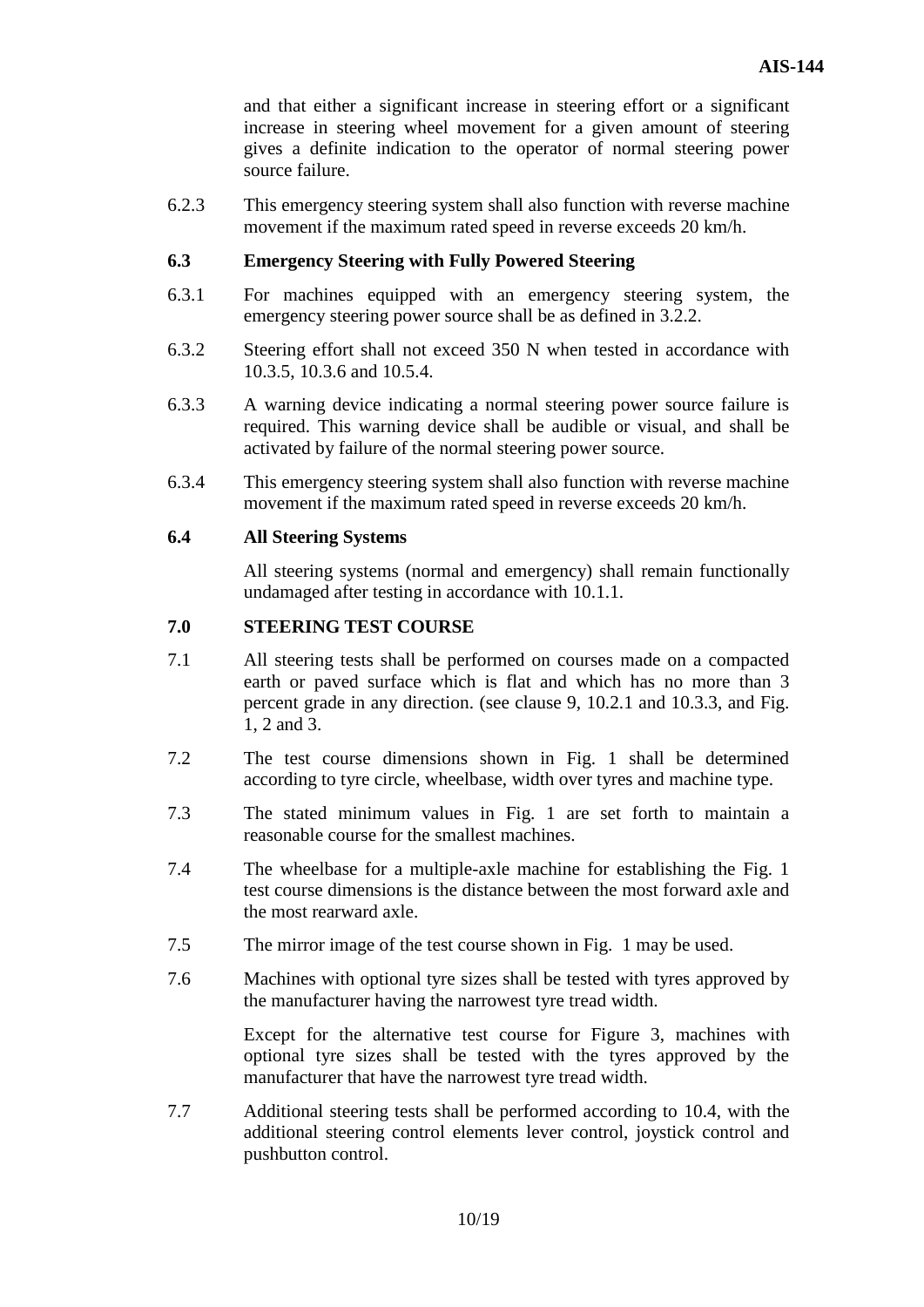## **8.0 MACHINE SPECIFICATIONS FOR TEST**

- 8.1 Scrapers and dumpers shall be at the manufacturer's rated maximum gross mass and axle distribution, including the mass of the heaviest combination of equipment and attachments approved by the manufacturer, an operator of 75 kg and a full fuel tank.
- 8.2 Wheeled loaders, wheeled dozers, excavators and graders shall be at the manufacturer's empty machine mass, including the mass of the heaviest combination of equipment and attachments approved by the manufacturer which produce the greatest load on the steered axle(s), an operator of 75 kg and a full fuel tank.
- 8.3 All component parameters related to steering capability shall be within the manufacturer's specifications, that is, tyre size and pressure, hydraulic fluid pressure and flow, warning device actuation point, etc.

## **9.0 TYRE CIRCLE TEST PROCEDURE**

The tyre circle (used in calculating the test course dimensions for Fig. 1 and Fig. 2) is the outer tyre clearance diameter as determined in ISO 7457:1997 and the following.

- 9.1 Use only the normal steering control element (for example steering wheel) and the normal steering system. Controls of other functions that can affect the steering path obtained shall not be used (for example steering brakes, grader wheel lean, grader rear bogie steer).
- 9.2 For machines with different right- and left-hand steering circles, use the smaller tyre circle in calculating the test course dimensions.
- 9.3 Machines with three or more axles which include towed trailing units shall have the tyre circle determined without any semi-trailed or trailing units being towed in order to preclude steering stop interference between the trailing portions and the leading unit.

#### **10.0 STEERING TESTS**

#### 10.1 **Tests with All Steering Systems**

10.1.1 Steering systems with a steering wheel as the steering control element shall resist a force of 900 N applied to the steering control element in the direction of the control element movement (see 4.1.2) without any restriction of their function.

> Other steering control elements shall resist the double load of the maximum operating force as defined in Table 1.

10.1.2 Machine tyres shall remain within the boundaries of the test courses as shown in Fig. 1 and Fig. 2, excepting machines with three or more axles which include a towed semi-trailed or trailing section or unit(s), where the tyre path of those semi-trailed or trailing unit(s) is excluded.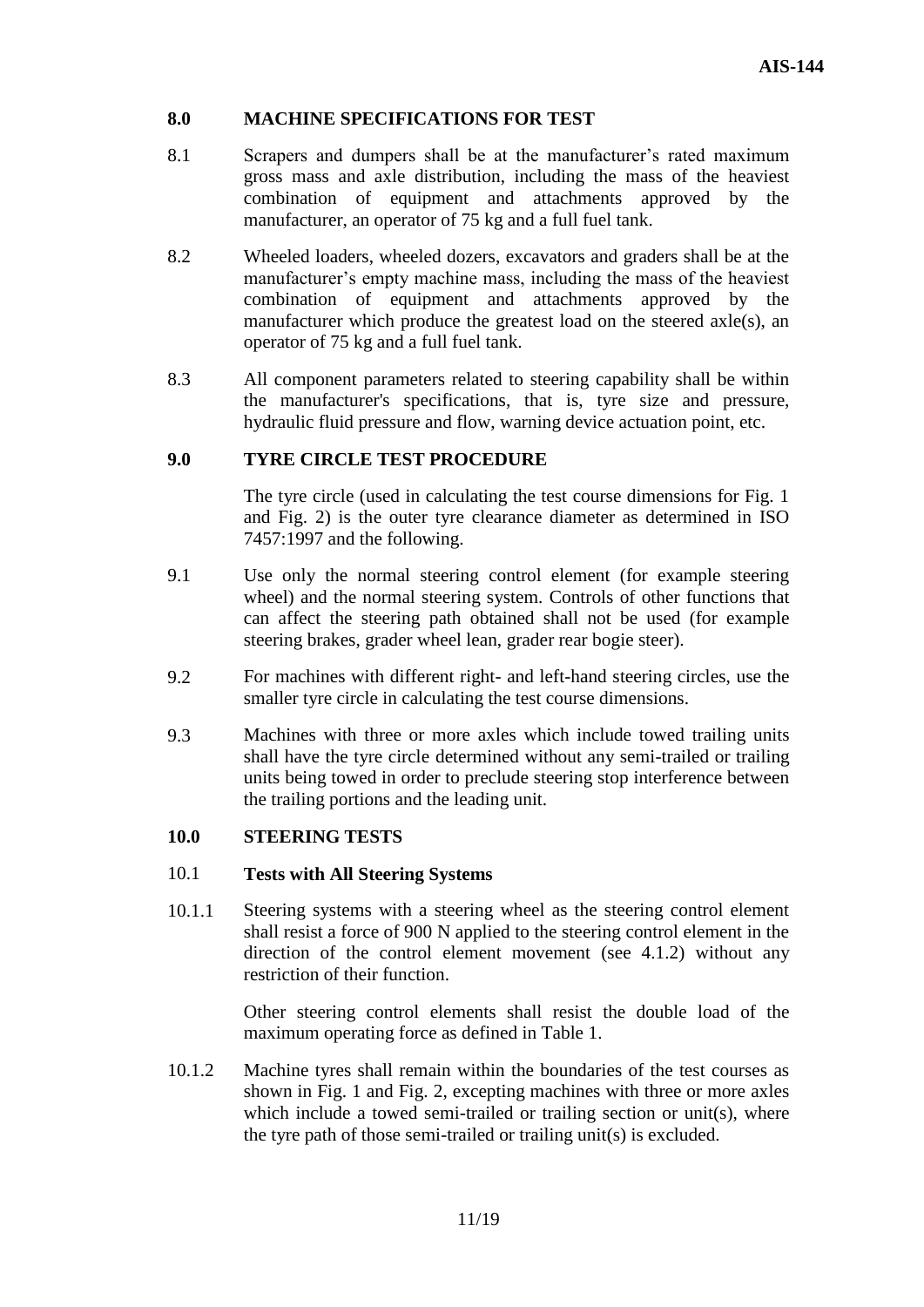## **10.2 Tests with Normal Steering System**

- 10.2.1 The steering system performance shall be sufficient to maintain the machine tyres within a straight course 100 m long and having a width of 1.25 times the maximum width over tyres while travelling at maximum forward speed. Normal operator steering corrections are permissible.
- 10.2.2 Machines with rear axle steering shall be driven at  $8 \text{ km/h} \pm 2 \text{ km/h}$  in a circular path with a diameter corresponding to approximately half of the largest steering angle. When releasing the steering control element, the steering angle shall not increase.
- 10.2.3 The steering system shall provide sufficient capability to maintain the machine tyres (see 10.1.2) within the test course shown in Fig. 1, constructed in accordance with 7, in forward travel at a sustained speed of 16 km/h  $\pm$  2 km/h, from the time the axes of the front wheels enter the course until the axes of the front wheels reach the end of the course. The steering effort shall be recorded and shall not exceed 115 N. Several practice runs are permitted to allow the operator to develop an even, modulated application of muscular force on the steering control element.

## **10.3 Tests with Emergency Steering System**

- 10.3.1 Check the emergency steering warning device system for proper functioning in accordance with 6.2.2 and 6.3.3.
- 10.3.2 The power for the normal steering system shall be disconnected if engine-driven because engine power is employed to drive the machine through the test courses specified in 10.3.3, 10.3.5, 10.3.6 and 10.3.8.
- 10.3.3 The emergency steering system performance shall be sufficient to maintain the machine tyres (see 10.1.2) within a straight course 100 m long and having a width of 1.25 times the maximum width over tyres while travelling at 16 km/h  $\pm$  2 km/h. Normal operator steering corrections are permissible.
- 10.3.4 Emergency steering power available at the beginning of any emergency steering test run shall be no more than is normally available at the instant a normal steering power source failure is indicated.
- 10.3.5 Emergency steering shall provide an adequate steering force and steering duration to maintain the machine tyres (see 10.1.2) within the test course (as determined from Fig. 1) at 8 km/h  $\pm$  2 km/h, with the machine moving continuously at that speed from the time the axes of the front wheels enter the course.
- 10.3.6 Emergency steering shall provide an adequate steering force and steering rate to maintain the machine tyres (see 10.1.2) within the test course (as determined from Fig. 1) at 16 km/h  $\pm$  2 km/h, with the machine moving continuously at that speed from the time the axes of the front wheels enter the course until the axes of the front wheels reach the end of the course.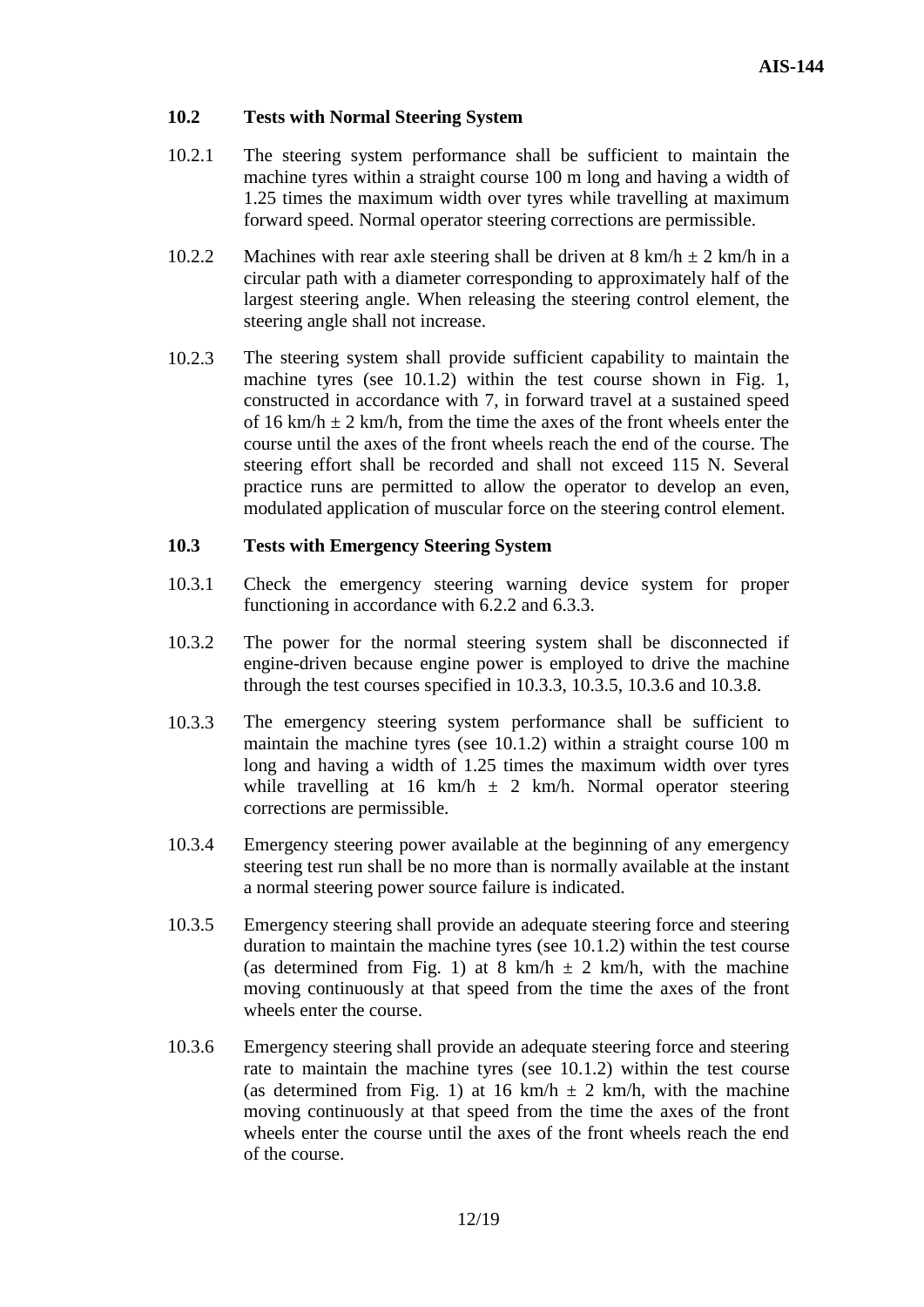- 10.3.7 During the tests according to 10.3.5 and 10.3.6, the steering effort shall be recorded and shall not exceed 350 N. Several practice runs are permitted to allow the operator to develop an even, modulated application of the muscular force on the steering control element.
- 10.3.8 The emergency steering response test specified in this clause shall be conducted by driving the machine through the test course as shown in Fig. 2, at 16 km/h  $\pm$  2 km/h. This test shall be conducted with the mirror image of the course shown in Fig. 2 if the Fig. 1 test course was conducted with its own mirror image. Enter the test course with the emergency steering system capability as normally available. Initiate a turn at point A, as shown in Fig. 2. The start of steering control actuation should trigger a ground marker located under the front axle, and simultaneously simulate a failure of the normal steering power source(s). The machine shall complete a  $90^{\circ}$  turn with the tyre track paths remaining within the boundary specified.

## 10.4 **Steering Test with Additional Steering Control Elements**

Additional steering control element(s) shall be tested according to Fig. 1. In the case of failure, the highest permitted speed shall be defined according to Fig. 3.

Machine tyres shall remain within the boundaries of the test course as shown in Fig. 3, excepting machines with three or more axles which include a towed semi-trailed or trailing section or unit(s), where the tyre path of those semi-trailed or trailing unit(s) is excluded (other than avoiding the obstacle).

None of the cones shall be run over.

The machine shall be controllable as a comparable machine with a steering-wheel as operating element and shall provide the same level of safety and efficiency.

**Zone 1:** The maximum speed should be realized in zone 1. The machine shall enter zone 2 centered between the cones and parallel to the course. Speed may only be reduced after the front edge of the machine has reached the first group of cones.

**Zone 2:** In this zone, the operator is permitted to do anything that is required for keeping or reducing speed, except for using the brakes. The machine shall swerve around the single cone; additional manoeuvres are not permitted (for example a loop turn).

**Zone 3:** In this zone, the operator may use the brakes after the wheel centre of the front tyre has passed the cones. The machine shall be able to stay within the course until coming to a complete stop.

#### 10.5 **Alternative steering tests**

For rubber-tyred earth-moving machines the steering tests in this clause may be used as an alternative to those tests in clause 9, 10.2.3 and 10.3.5 to 10.3.8 of this Indian Standard.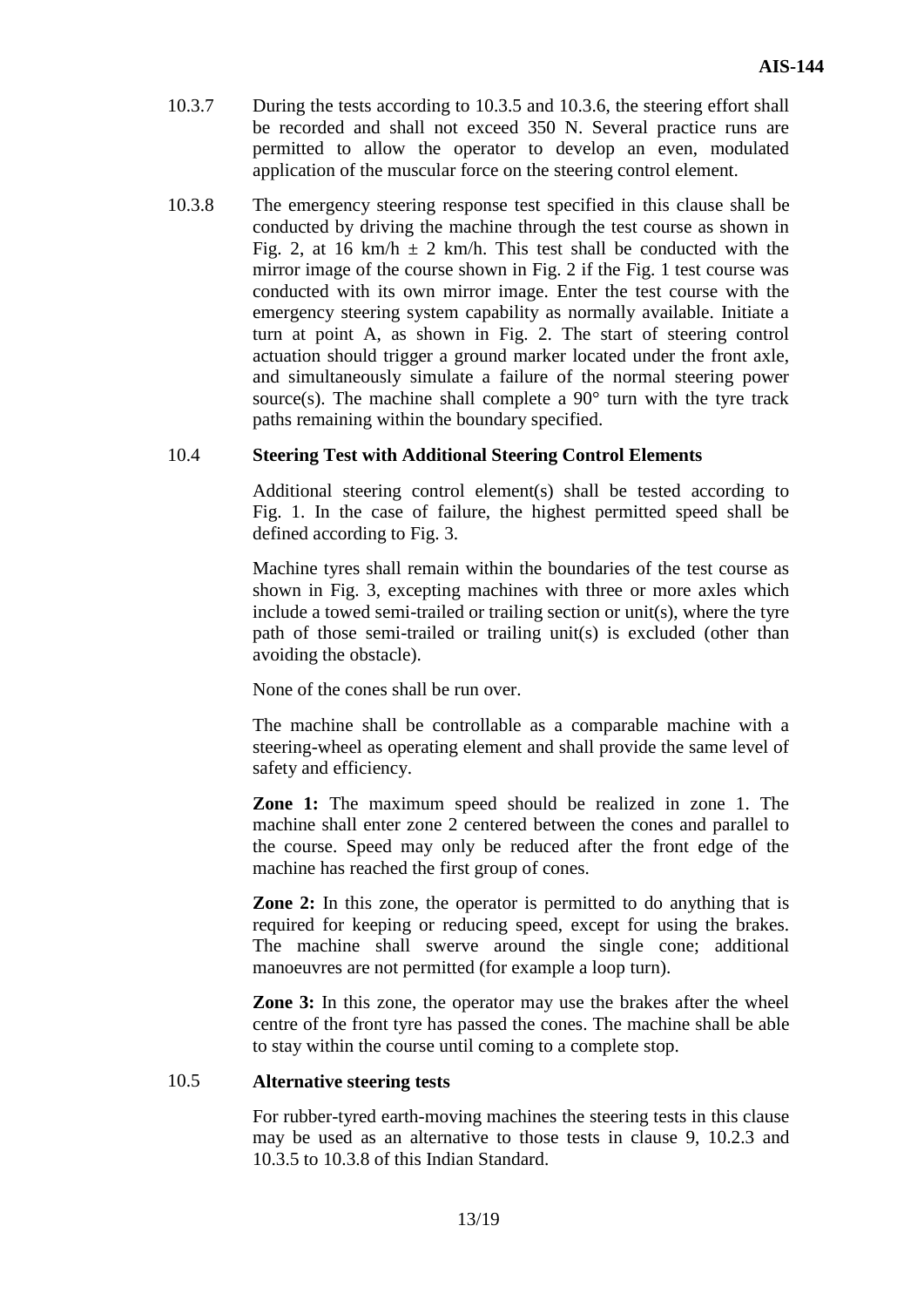## 10.5.1 Alternative Test Course

The alternative test course is a test course having a machine clearance diameter of 24 m on a surface as specified in 7.1 (see Fig. 3).

### 10.5.2 **Test Steering Angle**

The steering angle for subsequent use in this test shall be determined to the left and right as follows.

- 10.5.2.1 Use only the normal steering control element (for example steering wheel) and the normal steering system. Controls of other functions that may affect the steering path obtained shall not be used (for example steering brakes, grader wheel lean, grader rear bogie steer).
- 10.5.2.2 The machine shall be steered into the test course and driven in a continuous circular path at 3 km/h  $\pm$  1 km/h. To determine the steering angle corresponding to the test course according to 10.5.1, the outermost part of the machine and its equipment shall follow the test course (see Fig. 3).
- 10.5.3 Test with Normal Steering Systems

The steering system shall provide sufficient capability to steer the machine from straight-ahead position to the steering angle as determined from 10.5.2 within a time of 4 s. The forward travel speed shall be 10 km/h  $\pm$  2 km/h and the steering effort shall not exceed 115 N. Tests shall be made turning to both the left hand and right-hand side.

## 10.5.4 **Tests with Emergency Steering Systems**

- 10.5.4.1 Emergency steering shall provide adequate steering force and steering duration to steer the machine continuously without interruption from straight-ahead position to the left steering angle determined from 10.5.2, afterwards to the right steering angle and finish in the straightahead position. The forward travel speed shall be 10 km/h  $\pm$  2 km/h and the steering effort shall not exceed 350 N.
- 10.5.4.2 Emergency steering shall provide adequate steering force and steering rate to steer the machine from straight-ahead position to the steering angle determined from 10.5.2 within a time of 6 s. The forward travel speed shall be 10 km/h  $\pm$  2 km/h and the steering effort shall not exceed 350 N. Tests shall be made turning to both the left-hand and right-hand side.
- 10.5.4.3 An emergency steering response test shall be conducted by driving the machine from straight-ahead position to the steering angle as determined from 10.5.2. At the start of steering control actuation, a failure of the normal steering power source(s) shall be simulated. The time from the start of steering control actuation to the steering angle specified in 10.5.2 shall not exceed 6 s. The forward travel speed shall be 10 km/h  $\pm$  2 km/h and the steering effort shall not exceed 350 N. The test shall be made turning to the side of the greatest time as determined in 10.5.4.2.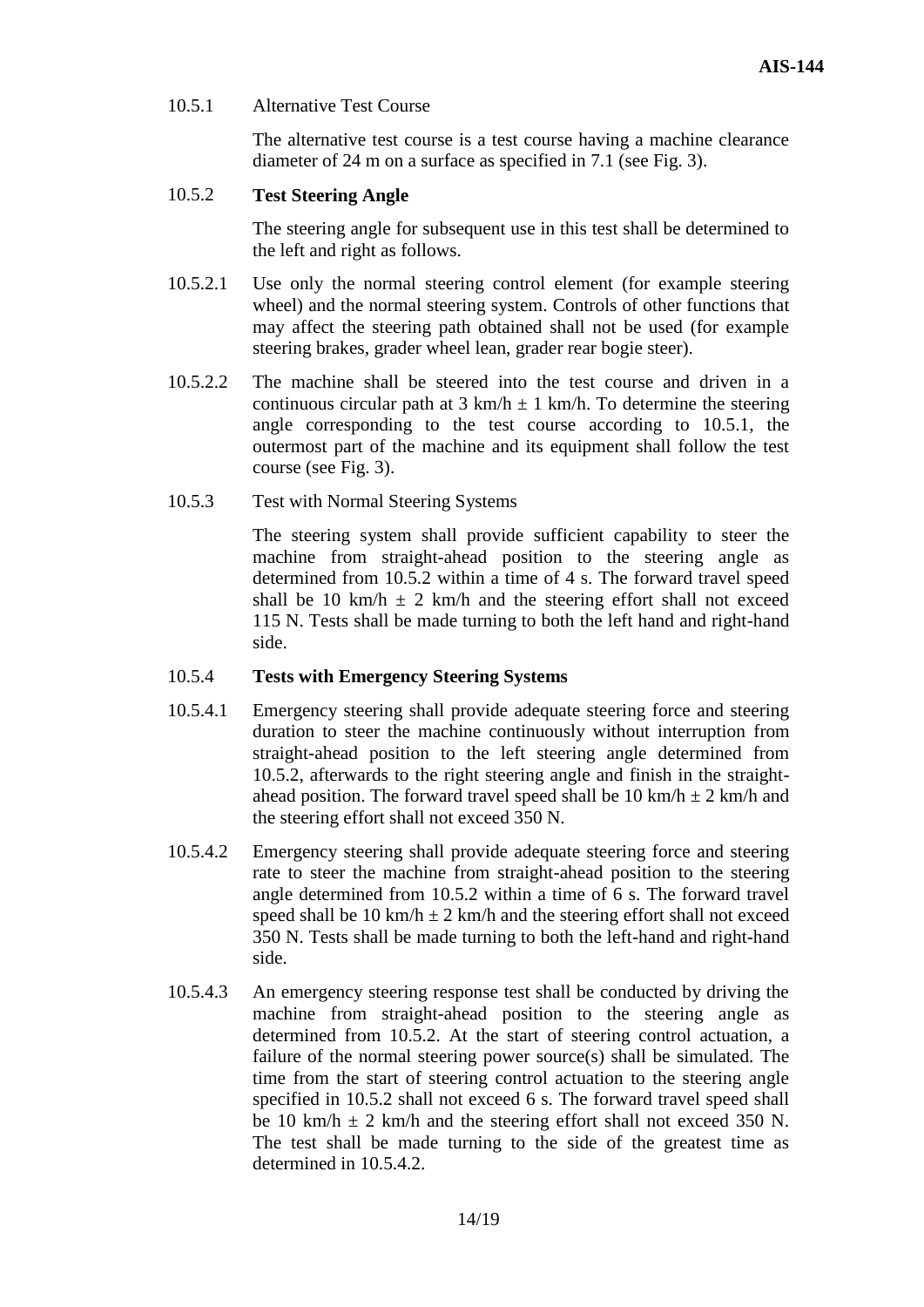

**Figure 1 Steering test course**

#### **Course dimensions**

- $A = 1.1$  times the tyre circle or 14 m, whichever is the larger
- $B = 1.75$  times the tyre circle or 22 m, whichever is the larger
- $C$  = twice the maximum wheelbase or 15 m, whichever is the smaller

#### **Course length**

Machines with a tyre circle of less than 12 m, all wheeled dozers and all graders shall start the test at "Start 1" and terminate the test at "Finish 1". All other machines shall start the test at "Start 2"and terminate the test at "Finish 2".

- a 2.5 times maximum width over tyres.
- b Finish 1.
- c Finish 2.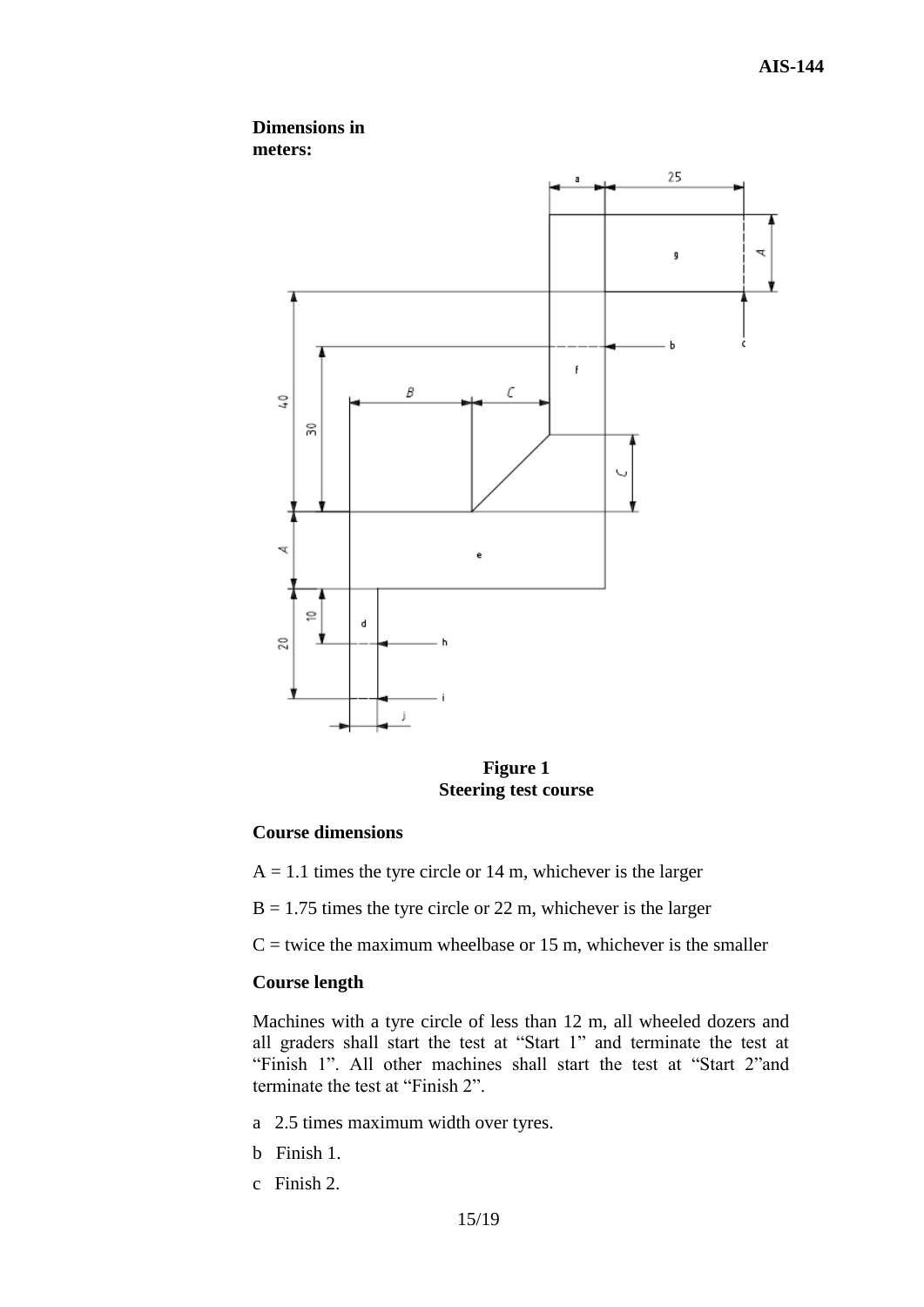- d Corridor 3.
- e Corridor 4.
- f Corridor 2.
- g Corridor 1.
- h Start 1.
- i Start 2.
- j 1.25 times maximum width over tyres.

## **Dimensions in meters:**



**Figure 2 Emergency steering response**

Key

 $A = 1,1$  times the tyre circle or 14 m, whichever is the larger

a Perpendicular to original direction of travel.

b Original direction of travel.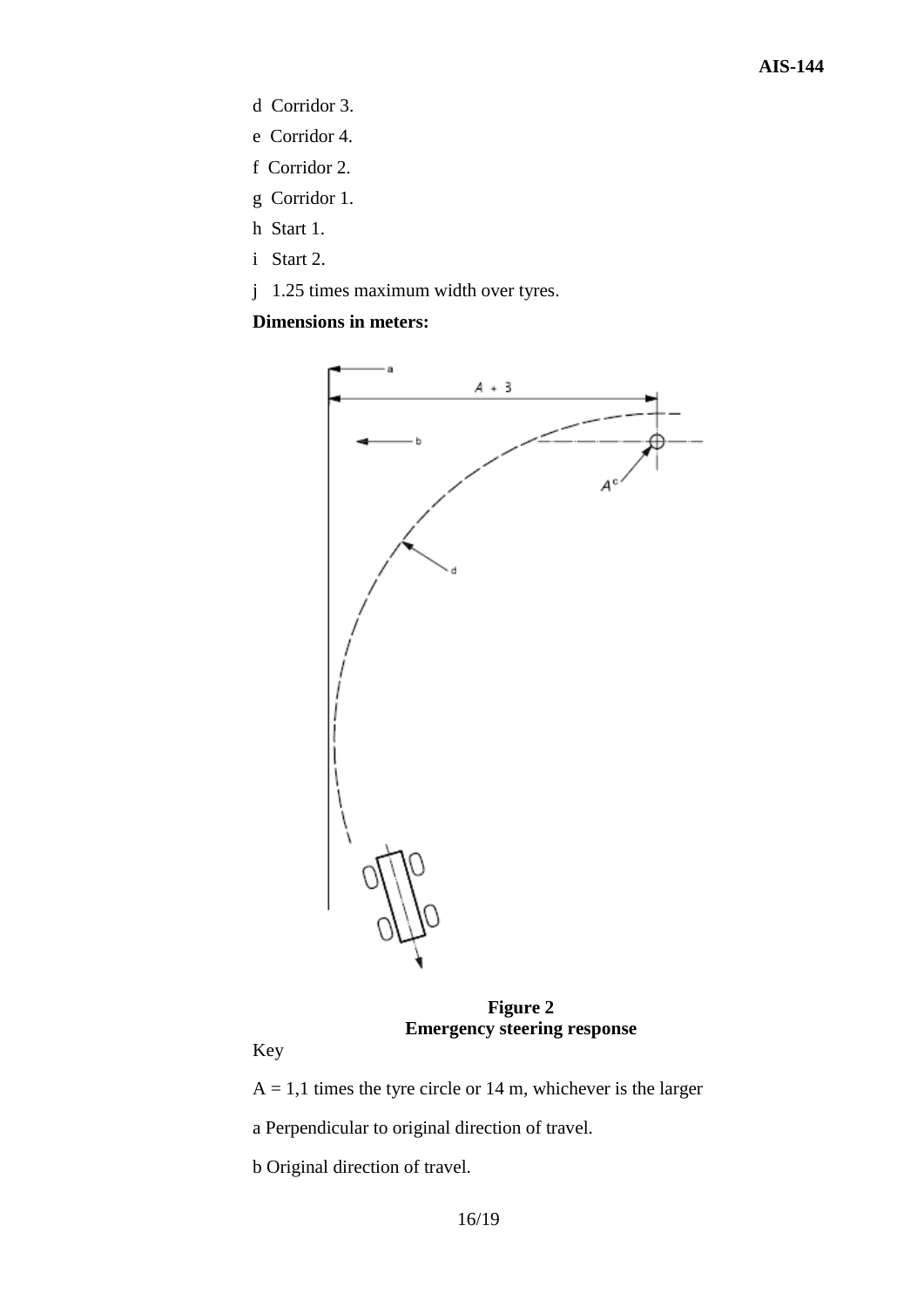c Point A: forward axle location at initiation of steering control movement (see 10.3.8).

d Outside line of tyres.

**Dimensions in meters:**



**Figure 3 Alternative steering test course**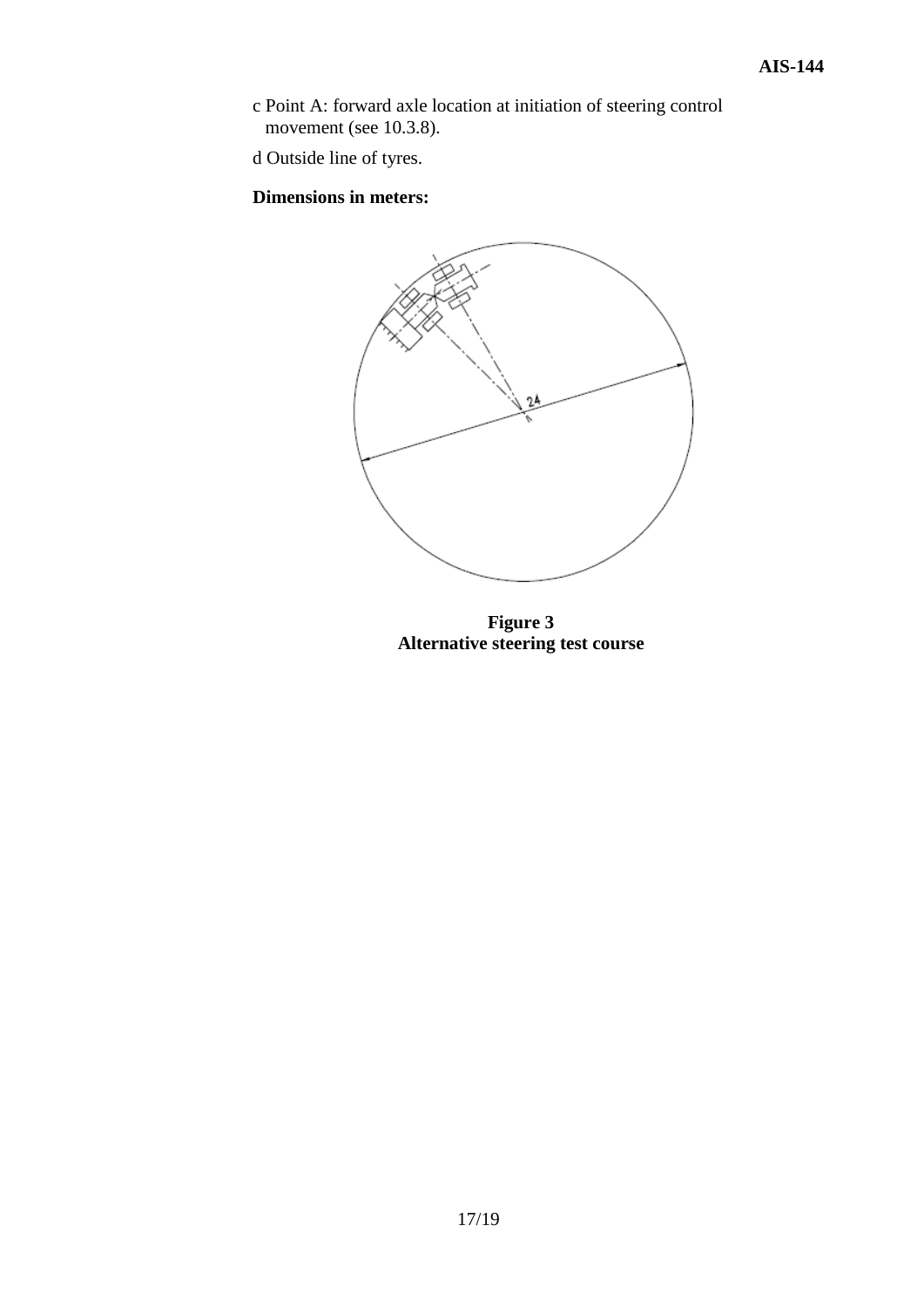## **ANNEX- A (**See Introduction)

## **COMPOSITION OF AISC PANEL ON EARTH MOVING MACHINERY-RUBBER TYRED MACHINES-STEERING REQUIREMENTS\***

| Convener                    |                                                             |
|-----------------------------|-------------------------------------------------------------|
| Mr. A. A. Badusha           | The Automotive Research Association of India (ARAI)         |
| <b>Members</b>              | <b>Representing</b>                                         |
| Mr. K. B. Patil             | The Automotive Research Association of India (ARAI)         |
| Mr. Saurabh Dalela          | JCB India Ltd.,                                             |
| Mr. Karthik Kaliappan       | John Deere India Pvt Ltd.                                   |
| Mr. K.Vijay                 | Ajax Fiori Engineering (I) Pvt. Ltd                         |
| Mr. K. Reji Jose            | Caterpillar India Ltd.                                      |
| Mr. Bhaskaran Venkataramani | Caterpillar India Ltd.                                      |
| Mr. Vivek Rawat             | JCB India Ltd.,                                             |
| Mr. Suresh Kumar M.         | Larsen & Toubro Limited                                     |
| Mr. Rajeev Shalia           | <b>Case Construction Equipment</b>                          |
| Mr. G. Rajendra.            | Mahindra& Mahindra Construction Equipment Division          |
| Mr. M. Rajendran            | Komatsu India Pvt. Ltd.                                     |
| Mr. R. Ashok                | Volvo Construction Equipment Ltd.,                          |
| Mr. S. G. Roy               | Indian Earthmoving & Construction Industry Association Ltd. |

\* At the time of approval of this Automotive Industry Standard (AIS)